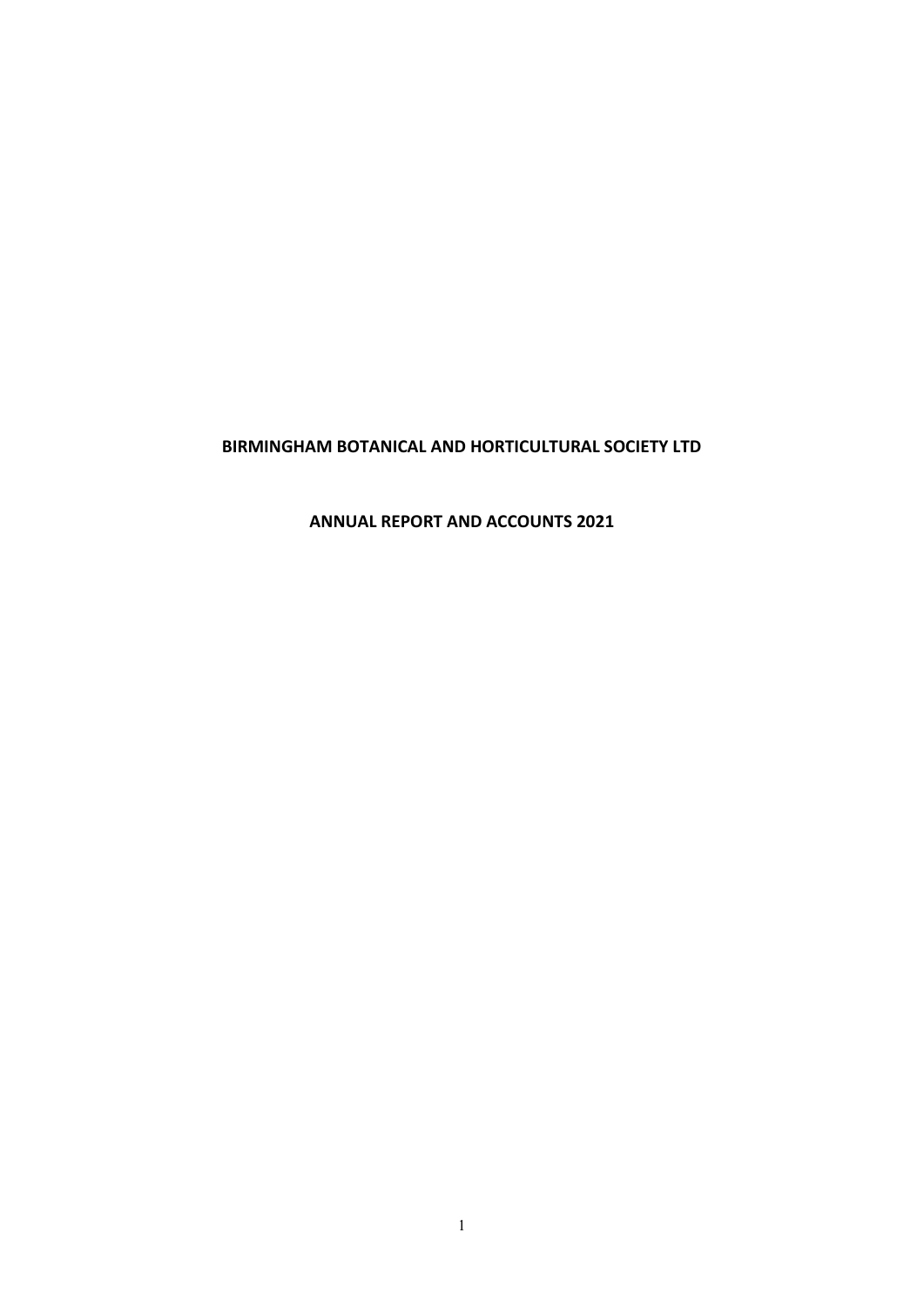**Registered Office** Birmingham Botanical Gardens & Glasshouses Westbourne Road Edgbaston Birmingham B15 3TR

Telephone: +44(0)121 454 1860 Email: [admin@birminghambotanicalgardens.org.uk](mailto:admin@birminghambotanicalgardens.org.uk)

*A diverse botanical world that enhances all our lives*

*Our mission is to support plant biodiversity and an understanding of its importance to the natural environment through conservation, education, engagement, and enjoyment.*

*Help us to protect the rich scientific heritage of Birmingham's Botanical Gardens and share in our discovery of the botanical world.*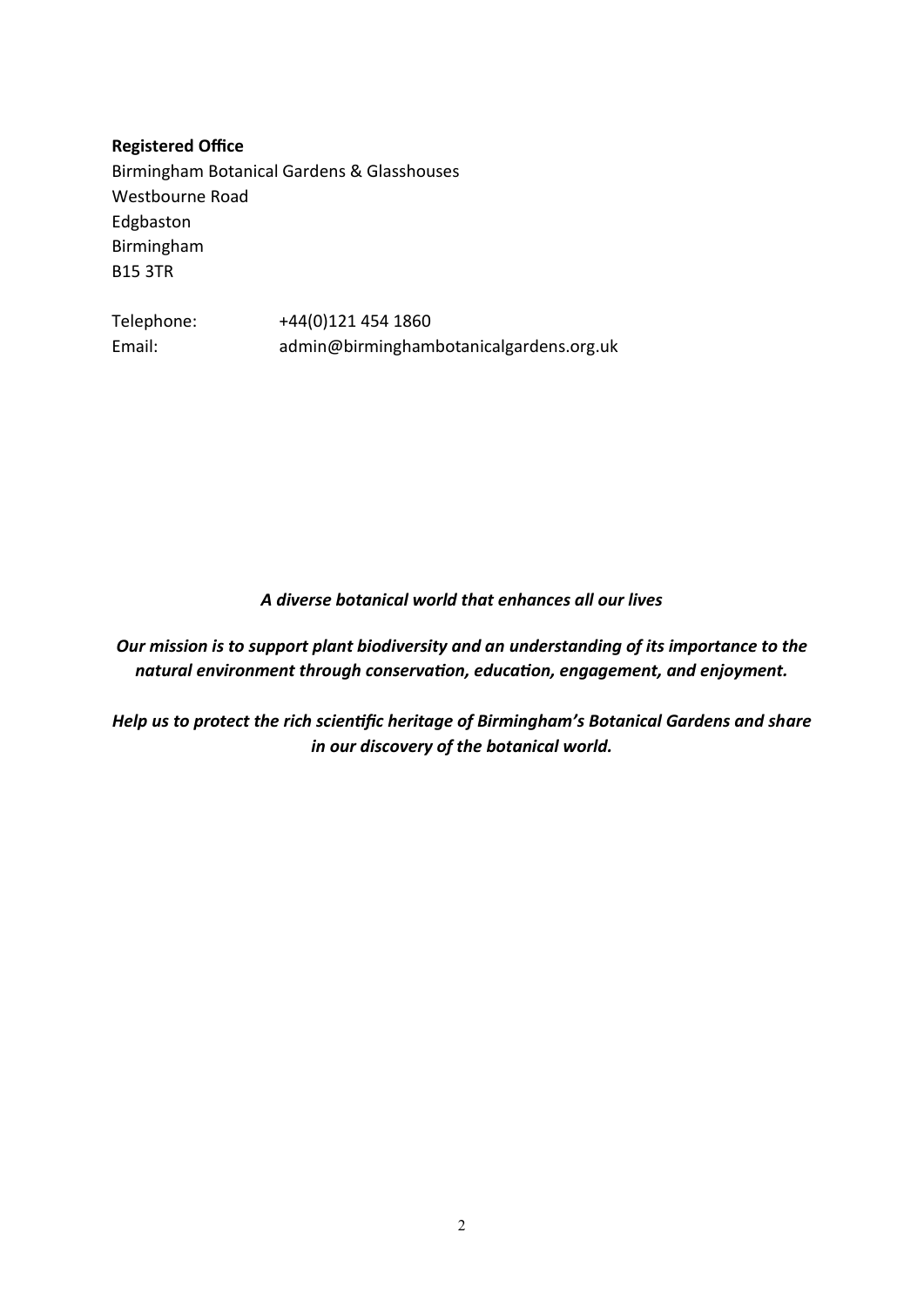# **THE BOTANICAL GARDENS' STAFF AT 31 MARCH 2021**

# **Management Team**

| <b>Chief Executive and Curator</b>          | J. Wheeler  |
|---------------------------------------------|-------------|
| <b>Finance Manager</b>                      | M. Purcell  |
| <b>Development Director</b>                 | E.Frostick  |
| <b>Education Manager</b>                    | J. Jarvis   |
| Maintenance Manager                         | M. Taylor   |
| <b>Marketing Manager</b>                    | K. Hill     |
| <b>Retail Supervisor</b>                    | Y. McLaren  |
| <b>Head Gardener</b>                        | W. Williams |
| Senior Horticulturist Supervisor (External) | G. Veronese |

### **Maintenance Education**

D. Husselbee V. Weston J. McFarlane A. Braund V. Jones R. Carless J. Harris D. Winston S. Husselbee

### **Retail and Reception**

- A. Humphries
- A. Begum
- E. Savage
- S. Meese
- M. Turner
- J. Cartwright
- L. Neate
- H. Bird
- F. Begum

# **Finance Horticulture**

K.Kang L. Belcher E. Adams B. Taylor R. Holland C. Howell M. Padbury

- 
- 
-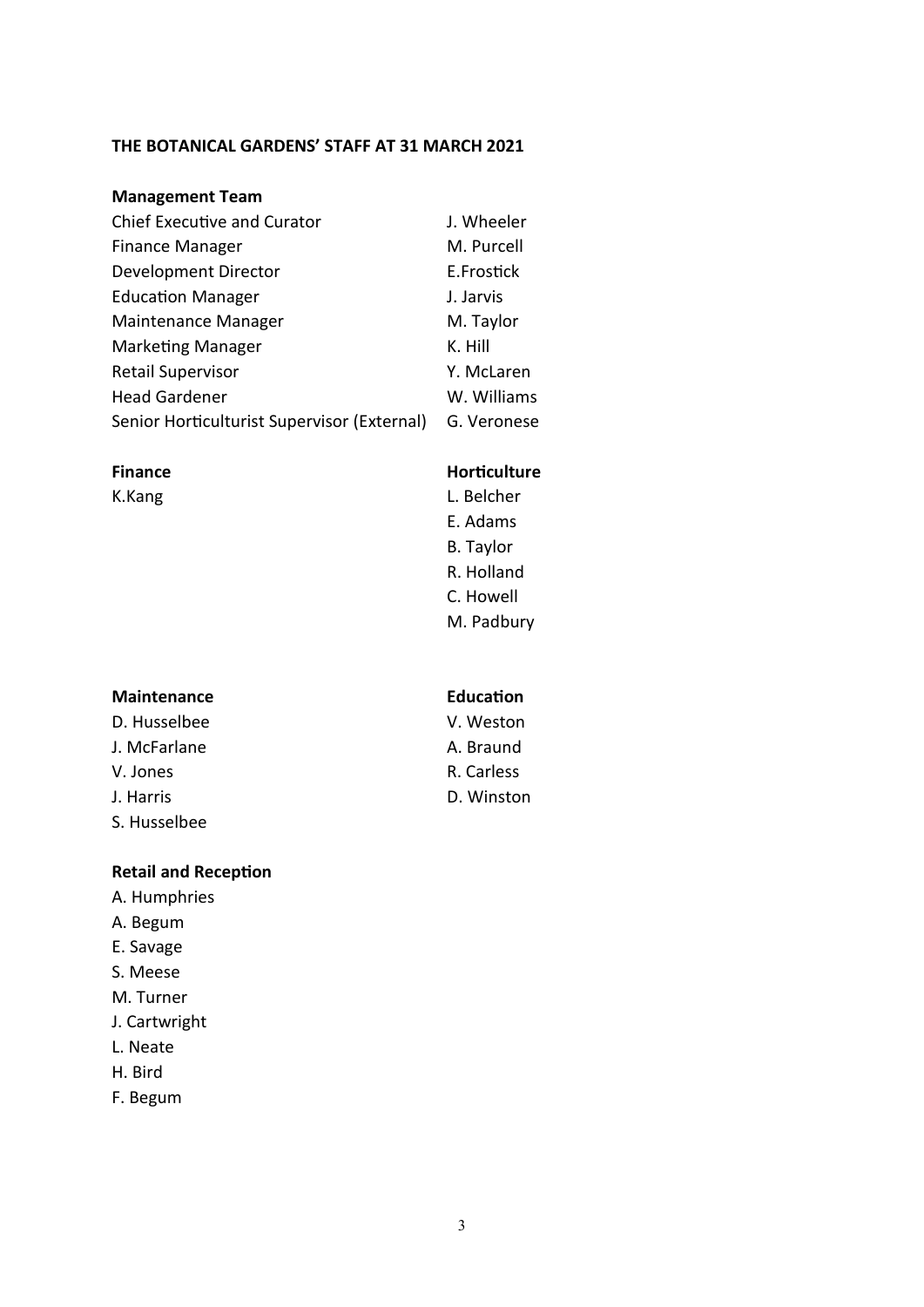### **Report of the Trustees for the year ended 31 March 2021**

The Trustees are pleased to present their Report together with the financial statements of the Charity for the year ended 31 March 2021.

### **Reference and administrative details**

Charity number: 528981 Company number: 248827 Registered office: Birmingham Botanical & Horticultural Society Ltd Westbourne Road Edgbaston Birmingham B15 3TR

### **General Committee (Trustees of the Society)**

| Mr M. A. Liberson     | (Chairman)                                  |
|-----------------------|---------------------------------------------|
| Mr V. A. Aspland      | (Retired 7 September 2021)                  |
| Dr B.S.C. Leadbeater  | (Retired 7 September 2021)                  |
| Mr P. H. White        | (Vice Chairman)                             |
| Mr J. R. Taylor       |                                             |
| Mr A. Sharma          |                                             |
| Mr H. Kang            | (Resigned 25 October 2021)                  |
| Mr D. Share           |                                             |
| Mrs C. Lucas          | (Resigned 27 July 2020)                     |
| Mr. J Brown           | (Appointed 28 October 2019)                 |
| Mrs. C. Clutton-Brock | (Appointed 29 June 2020)                    |
| Miss. A. Varma        | (Treasurer) (Appointed 28 June 2021)        |
| Mrs F. Taylor         | (Appointed 28 June 2021)                    |
| Mr. R. Macpherson     | (Appointed 28 June 2021)                    |
| Ms. D. Wardle         | (Secretary) (Appointed 26 July 2021)        |
| Ms. F. Lawal-Fatukasi | (Appointed 26 July 2021)                    |
| Miss. R. McAllister   | (Appointed 26 July 2021)                    |
| Ms. P. Smith          | (Appointed 27 <sup>th</sup> September 2021) |
| Miss. S. Leung        | (Appointed 27 <sup>th</sup> September 2021) |
|                       |                                             |

In accordance with the Articles of Association, J. Brown, C. Clutton-Brock, J. Taylor, A. Sharma, D. Wardle, F. Taylor, A. Varma, R. Macpherson, R. McAllister, F. Lawal-Fatukasi, P. Smith and S. Leung retire and being eligible, offer themselves for re-election.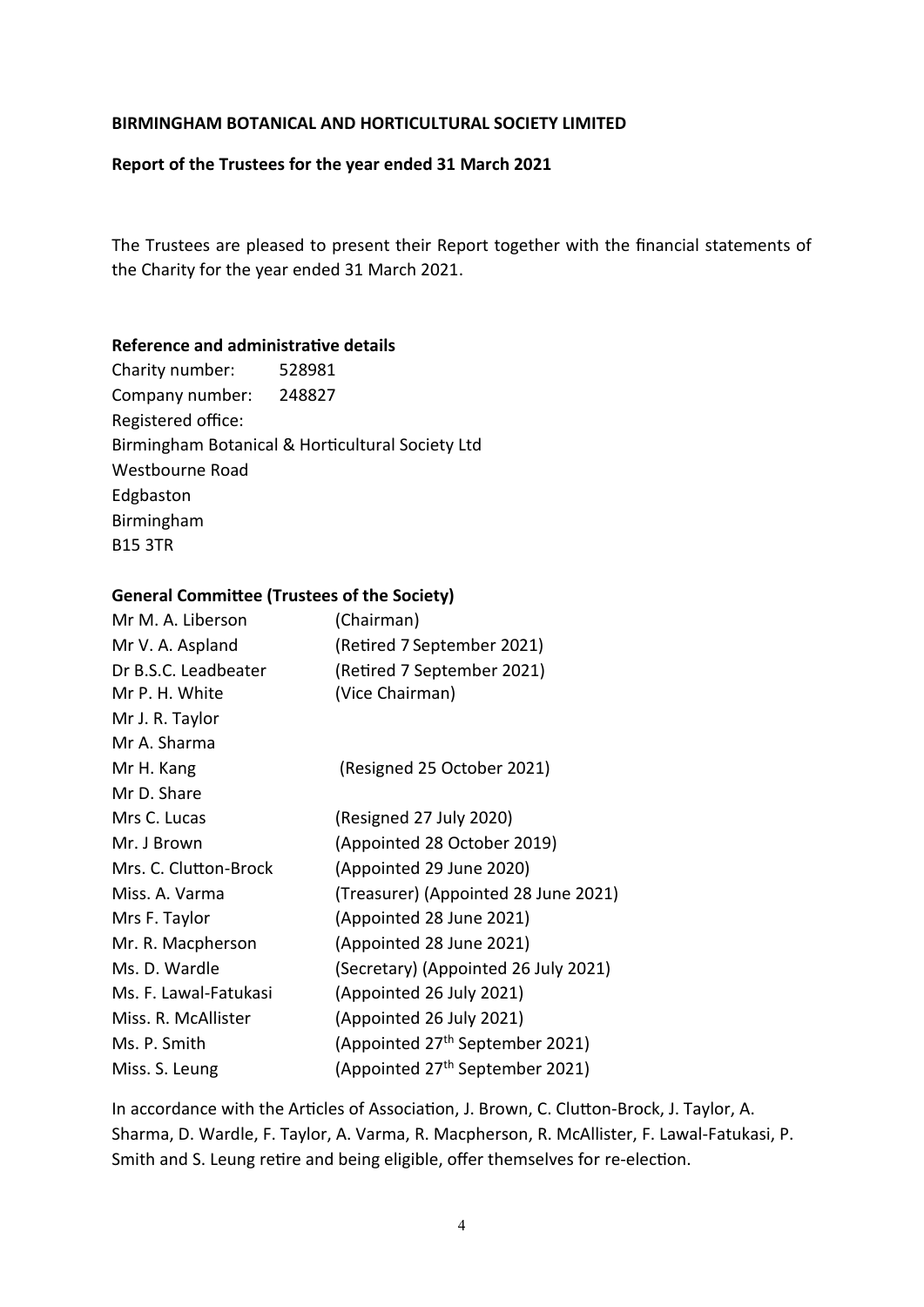# **Report of the Trustees for the year ended 31 March 2021**

# **Other Committees and their Chairperson at 31 March 2021**

Development Committee: Mr P. H. White Education Committee: Miss H. Leung Finance Committee: Miss A. Varma Horticultural Committee: Mr D. Share Operations Committee: Mr J.R. Taylor

| Birmingham Botanical Gardens (Enterprises) Ltd Chairman: | Mr M.A. Liberson     |
|----------------------------------------------------------|----------------------|
| The Friends of Birmingham Botanical Gardens Chairman:    | Mrs C. Clutton-Brock |

# **Auditor**

Mazars LLP First Floor Two Chamberlain Square Birmingham B3 3AX

# **Bankers**

National Westminster Bank 36, Harborne Road, Edgbaston B15 3BS

# **Structure Governance and Management**

# **Governing Document**

Birmingham Botanical and Horticultural Society Limited (also referred to as the Birmingham Botanical Gardens) is a company limited by guarantee governed by its Memorandum and Articles of Association. It is a Charity registered with the Charity Commission. The Trustees have had regard to the Charity Commission's guidance on public benefit.

# **Trustees and organisation**

Trustees are appointed on recommendation to the Board based on the contribution they can make to the Charity with the skills they possess. Trustees receive an induction programme on appointment with periodic updates on Trustee responsibilities.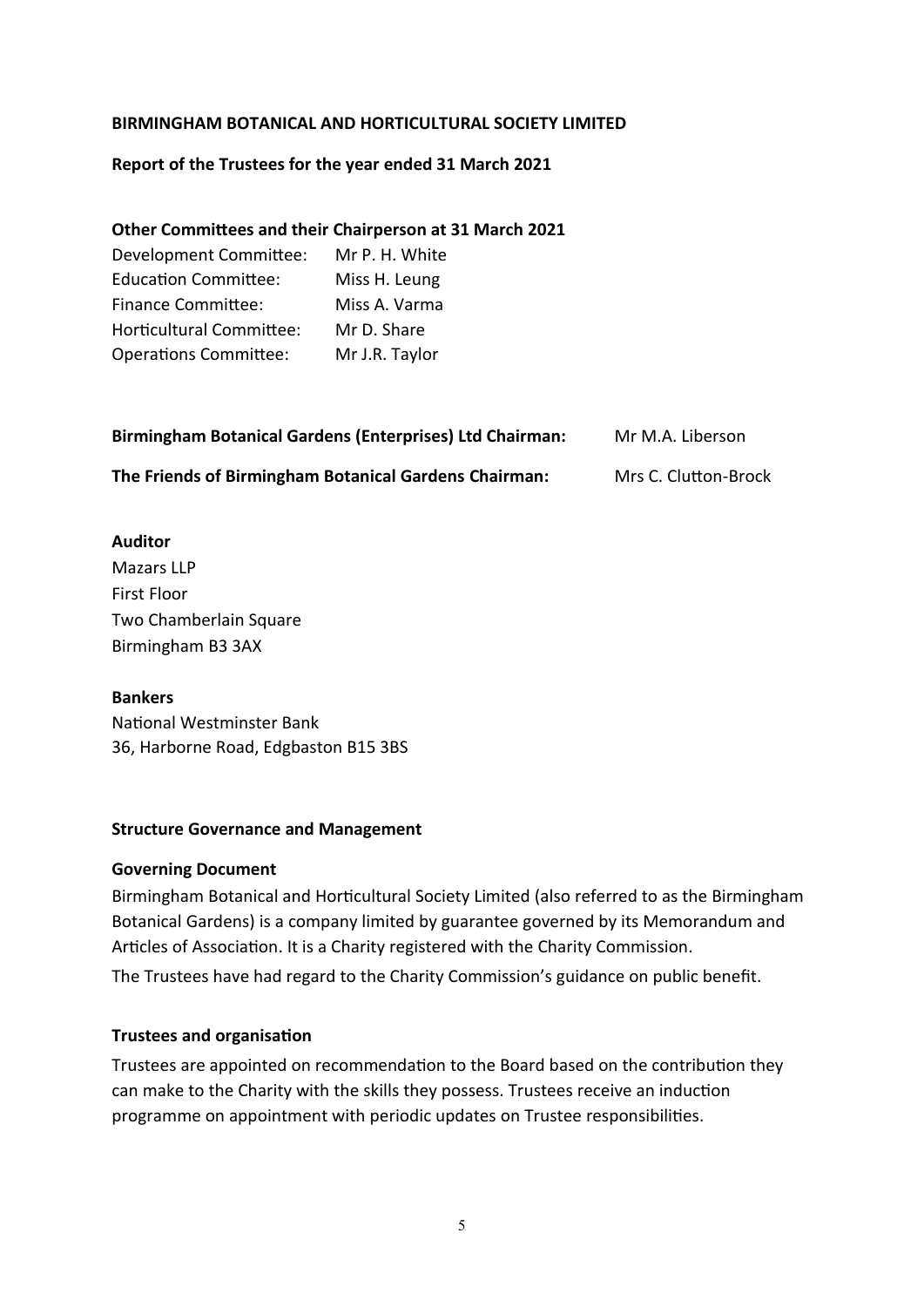# **Report of the Trustees for the year ended 31 March 2021**

The Board of Trustees, which can have up to 18 members, administers the Charity. The Board meets up to 10 times a year and there are sub committees covering development, education, finance, horticulture and operations which meet regularly.

# **Related parties**

The Charity has a wholly owned subsidiary, Birmingham Botanical Gardens (Enterprises) Limited which was established to operate the retail and other commercial activities of the Society and gift aids its profits to the Charity.

# **Public benefit**

The Trustees have considered the Charity Commission's requirement in respect of Public Benefit. In their view the Charity meets, in full, the criteria to satisfy the test.

# **Risk management**

The Trustees have a risk management strategy which comprises:

- The annual review of risks the Charity might face.
- The establishment of systems and procedures to mitigate such risks.
- The implementation of procedures designed to minimize any potential impact on the Charity should those risks materialise.

The Risk Management Policy is contained within the Charity's Corporate Governance Document.

Trustees have identified the following main risks to the Charity:

*Maintenance of property:* The Gardens employ professional advisors to carry out annual inspections.

*Fraud:* The Gardens have in place effective controls and procedures with regards to payments of invoices and handling of cash. A Fraud policy is also contained within our employee handbook.

*Cash Flow:* The Gardens operate tight budgetary controls internally. Management accounts and twelve month rolling cash flow projections are reviewed regularly during the Trustees board meetings. A reserves policy of 3 months normal operating costs is also in place.

*Reduced income due to COVID-19:* The Gardens are frequently monitoring cash flows and projections and adjusting budgets accordingly. The furlough scheme is being utilised. Applications for grants have been successful and are ongoing.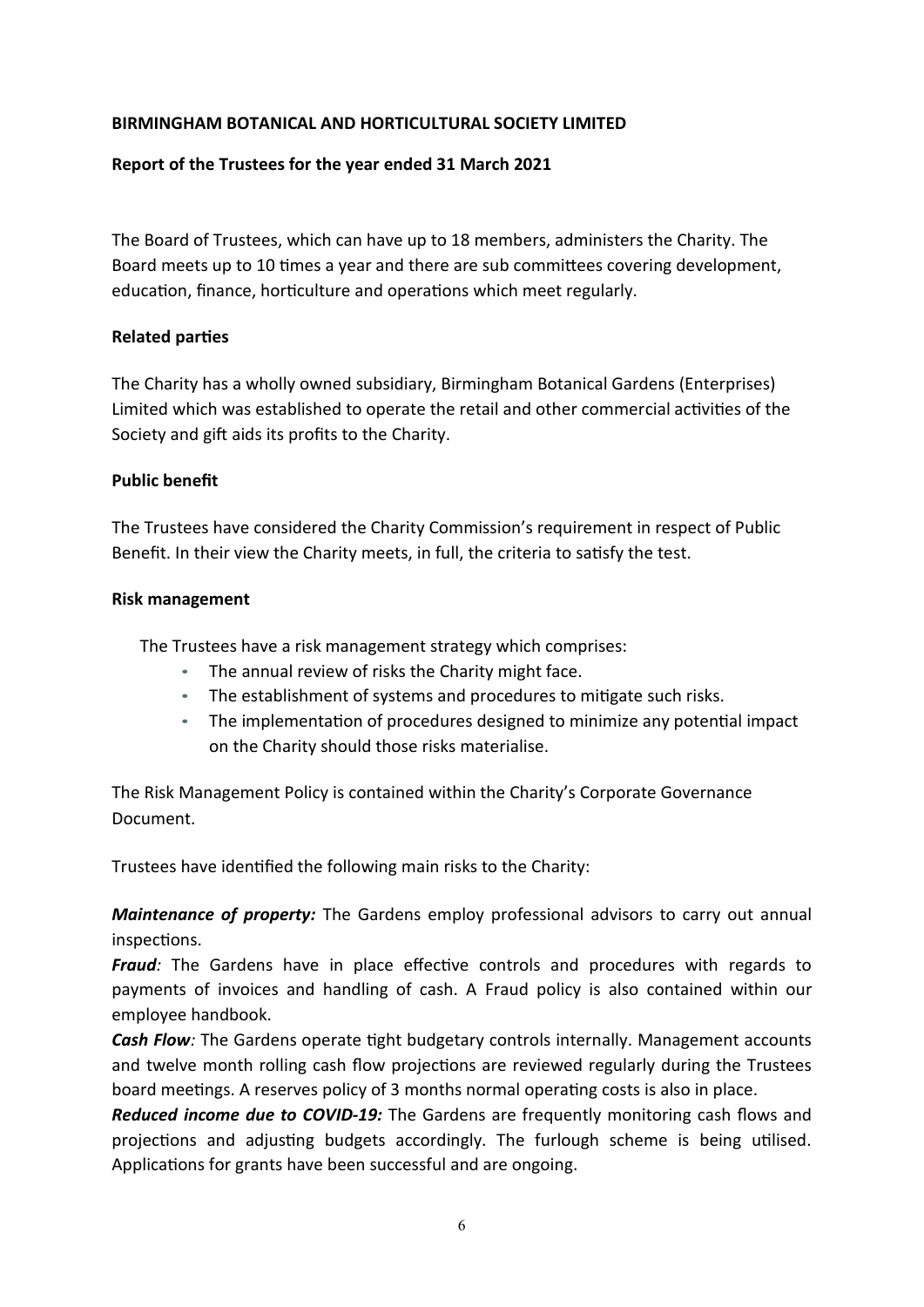### **Report of the Trustees for the year ended 31 March 2021**

*Cyber Attack:* The Gardens employ professional IT support to ensure the security of our IT systems and the information stored within these systems is kept in accordance with the requirements of GDPR*.* 

**Extreme Weather:** The Gardens have policies and risk assessments in place to safeguard visitors and staff during extreme weather events.

### **Trustees Meetings**

The Trustees' record of attendance at meetings of the General Committee is stated below:

| <b>Attendances</b> | <b>Eligible to Attend</b> |
|--------------------|---------------------------|
| 5                  | 5                         |
| 5                  | 5                         |
| 5                  | 5                         |
| 5                  | 5                         |
| 5                  | 5                         |
| 3                  | 5                         |
| 4                  | 5                         |
| 5                  | 5                         |
| 1                  | 1                         |
| 4                  | 5                         |
| 3                  | 3                         |
|                    |                           |

### **Remuneration**

Trustees of the Charity work on a voluntary basis and do not receive remuneration.

Pay and remuneration of the charity's key management personnel is reviewed and set annually in line with market norms where the charity's resources permit.

### **Insurance**

The Charity holds all insurances required by law, including Trustees Liability Insurance.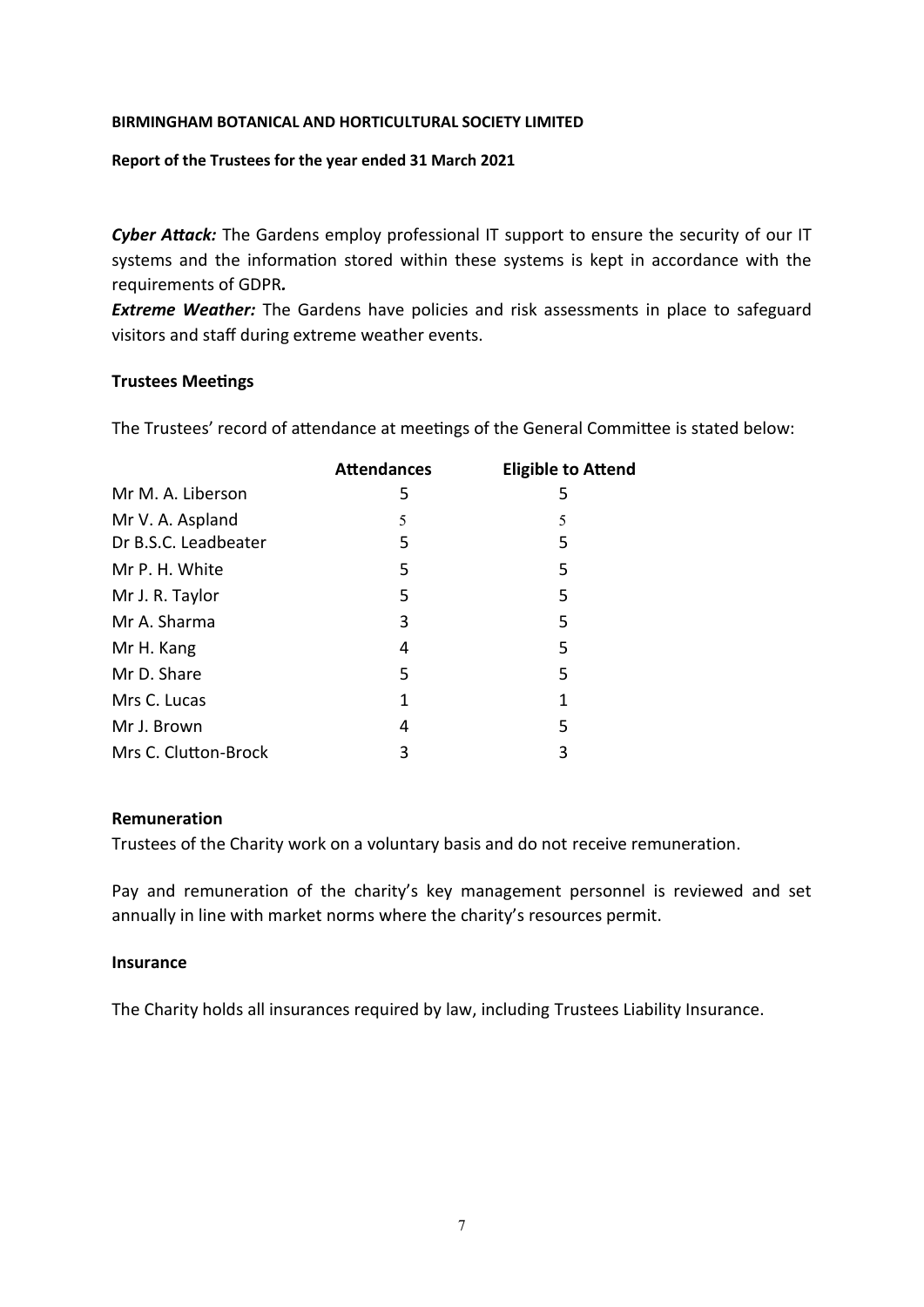### **Report of the Trustees for the year ended 31 March 2021**

### **Aims and objectives**

The aims of the Charity are:

To further public education in botany, horticulture and zoology and provide facilities for research.

To maintain and operate the Birmingham Botanical Gardens and Glasshouses for the above purpose and for the recreation of the public.

The Charity's objectives continue to be to maintain the Gardens at Westbourne Road, Edgbaston to an outstanding quality and to continue to develop them by introducing new and innovative features for education and recreation. The Charity's educational programmes include education for schools, higher education provision with Birmingham Metropolitan College from our purpose built Study Centre, horticultural apprenticeships and leisure learning courses. The Charity's horticultural activities concentrate on maintaining and developing the Gardens and Glasshouses and encompass both conservation and interpretation for the pleasure of the public and for educational purposes.

In setting our objectives and planning our activities, the Charity has given carefully considered the Charity Commissioners' general guidance on public benefit. The Charity has a policy that access to our facilities and education should be available to those who cannot afford to be members or pay the full admission price. Residents of Birmingham who have a passport to leisure pay a concessionary rate. This rate is available to those who have severe mental or physical disabilities. Children are also given a reduced admission price.

The Charity, its commercial subsidiary and sub-contractors operate commercial activities such as banqueting and conferencing from purpose-built suites within the Gardens.

These activities make a significant financial contribution to the Society annually.

Volunteers are vital to the successful operation of the Charity. The Charity receives a substantial input of volunteer assistance in all aspects of running the Gardens for which we are extremely grateful.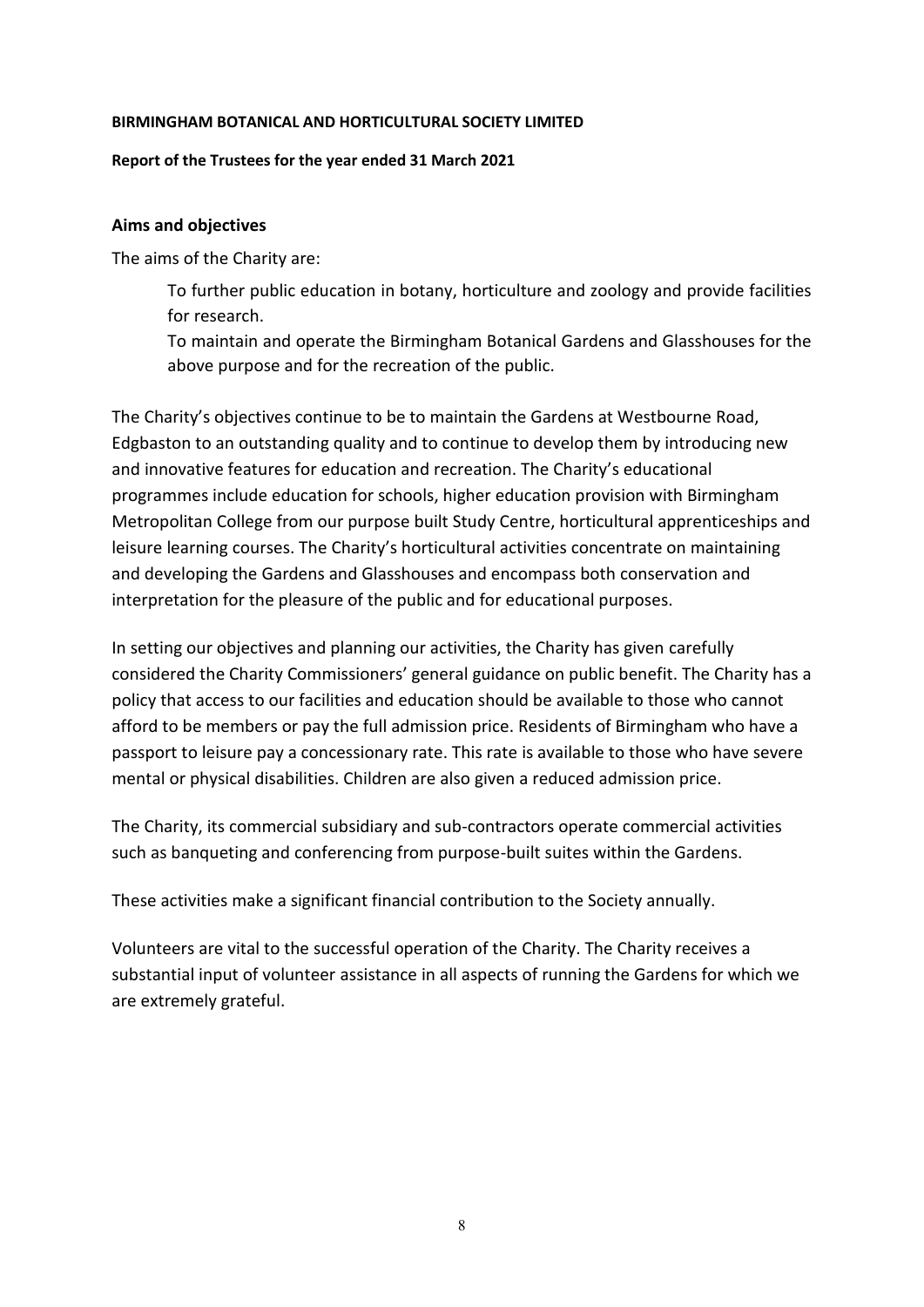### **Report of the Trustees for the year ended 31 March 2021**

### **STRATEGIC REPORT**

### **Overview of the year**

We report below the key achievements during the year ended 31 March 2021 in pursuance of our Charity's aims and objectives.

Horticulturally, our highlight was the successful delivery of our new Urban Garden project: a stunning new feature in cutting edge contemporary style designed by Martyn Wilson. Part funded by Birmingham donors, our newest garden aims to provide our visitors with inspiration for 'growing your own', however small the space you have to grow in. When we were planning our new attraction, we never dreamt how relevant its message would be for a city in which our Gardens were closed, and the majority of our audience were confined to their own homes by lockdown. We know that 2020 was the year when many rediscovered the joy of gardening and we are delighted that our new garden will be of great value in teaching our visitors how to grow plants in gardens much smaller than our own.

Our horticultural team deserve great credit for continuing to care for our plant collections despite the frustration of furlough separating them from their beloved plants. We even managed to complete planting of many new specimen plants in our Alan King Alpine Garden and surrounding Mediterranean Flora themed areas. The swift return to our usual high standards of plant display, customer service and site maintenance on our re-opening after lockdown demonstrates our staff teams' enthusiastic response to the requirement for us to ready our Gardens for opening at very short notice. In these efforts, we welcomed the support of a new horticultural trainee at the gardens. It is essential for our horticultural team to work with trainees and pass on knowledge and passion to future generations.

Educationally, much of our usual business was suspended due to the pandemic and our schools programme enjoyed its first 'fallow' year for many decades. We made the most of the opportunities open to us, continuing to work with Birmingham Metropolitan College, to prepare new visitor interpretation, especially for our Urban Garden and most importantly, to use the funds we have secured to support our Educational Charity through the recent emergency to develop a new Education Strategy to guide us in the years ahead. We were very pleased to see demand for school visits to the Gardens return strongly towards the end of our financial year, reflected in the high number of advance bookings for the summer term. We are very optimistic for the year ahead.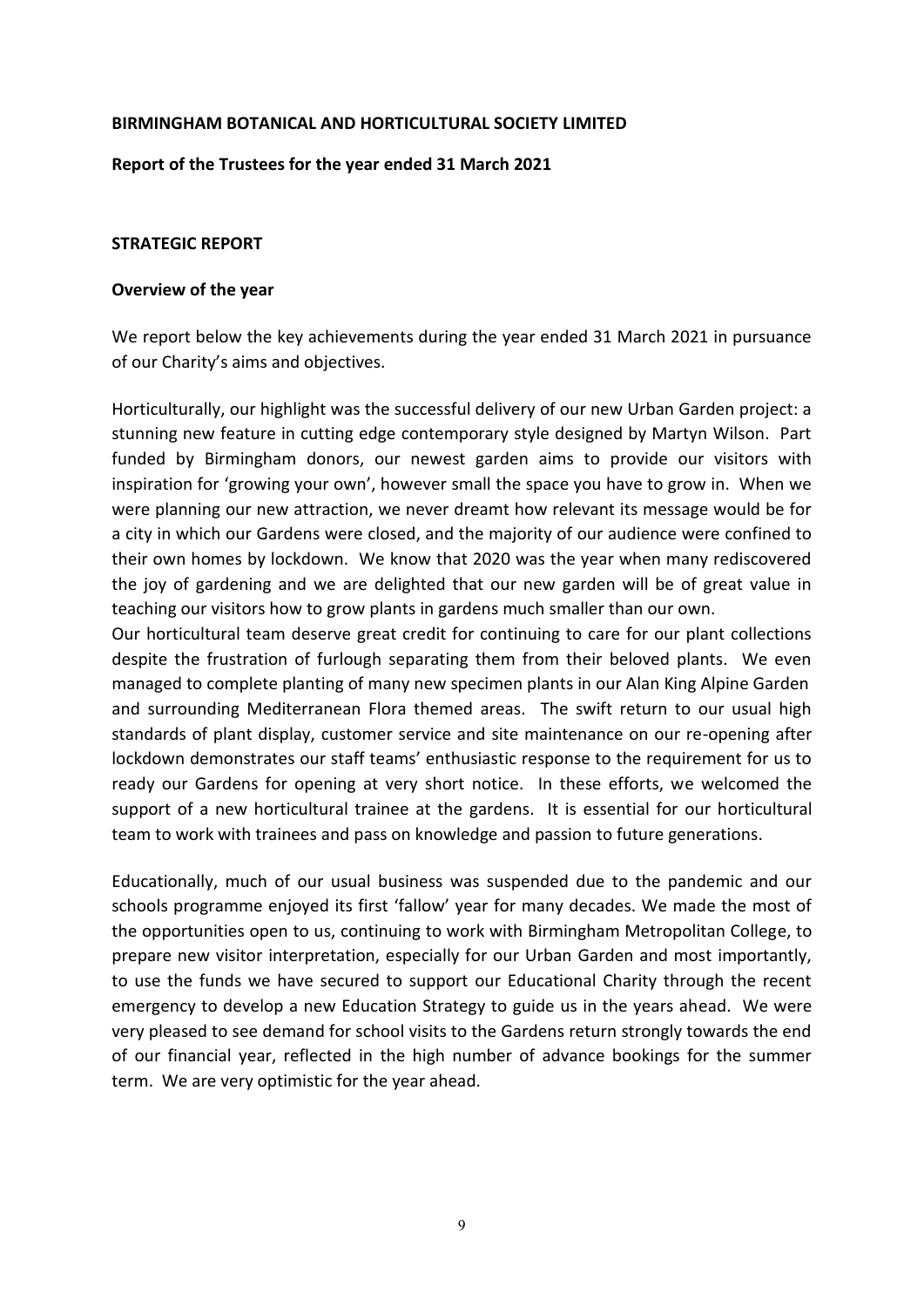### **Report of the Trustees for the year ended 31 March 2021**

Financially, lockdown and temporary closure meant our charity faced the abrupt termination of some of our most important income streams, losing almost 100% of our usual revenues from catering and education and nearly 50% of our income from visitor admissions. Despite this, our Charity achieved the extraordinary feat of net incoming resources of £140,962, a positive result for the fourth year running and a 42% increase on last year's surplus. We are very grateful for the financial support we have received from central and regional government throughout the crisis, and we have made the best use of these opportunities, supporting and retaining our much valued staff, making investments in new software systems to optimise our business performance and developing new business strategies and planning for the future as we recover from the extraordinary trading conditions of the pandemic. We are also hugely grateful for a substantial legacy received from a private benefactor at the beginning of the year which provided much needed financial support and peace of mind, enabling us to plan confidently for brighter times ahead.

Our fundraising efforts met with great success, receiving an invariably positive response from those to whom we applied for help. Credit belongs to our Development Director whose dedication, skill and hard work throughout the year secured us funding, vital external expertise from partners including the National Trust and other consultant partners and delivered a new vision for our Gardens which will inspire and power our ambitious plans for the future improvement and development of our Charity. Many will benefit from these activities in the years to come. A particular highlight has been funding of the restoration of our listed Bandstand which has been all the more appreciated by our visitors as a venue for outdoor entertainment.

Our Charity's performance in the past year has been nothing short of remarkable. We have proved our resilience and our worth. Our remaining open throughout much of the year has been hugely appreciated by our visitors, many of whom have remarked on the lifeline to mental and physical health and wellbeing our Gardens have been through some of the darkest days of their lives.

In return, we need your help. We care for one of the most significant botanical gardens in the UK. But we cannot do this alone. Our glasshouses require urgent and major repair. We are developing a Major Project Plan to develop our Gardens into the first-class visitor destination and local community resource you deserve, a centre for horticultural excellence and an oasis of shared green space in the heart of Birmingham. We know you share our appreciation of the importance of nature, conservation, sustainability, and the vital role our living environment will play in dealing with the mounting challenge of climate change. Your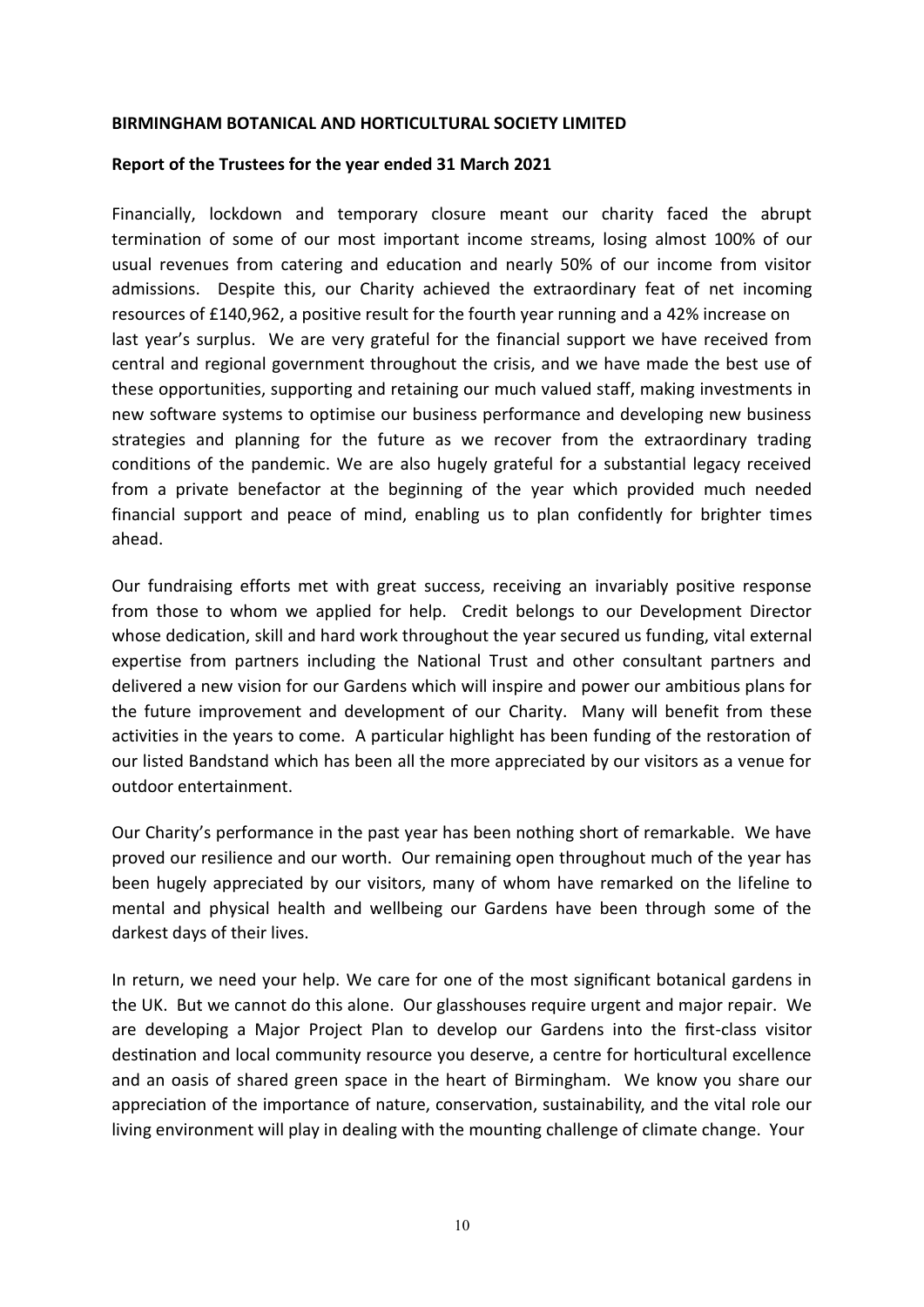# **Report of the Trustees for the year ended 31 March 2021**

support is vital to the success of our forthcoming major appeal. We look forward to sharing our vision for the future of our Gardens with you soon.

# **Horticulture**

Like most Birmingham Botanical Garden staff, the Horticultural Team were all placed on furlough. Only two horticulturalists worked in the gardens each day, with only essential duties possible: daily watering of the four display glasshouses, the Plant Sales area, the nursery and any newly planted plants around the gardens.

Nevertheless, during April and May, planting was completed in the new Alan King Alpine Garden. Hundreds of different alpine species needed to be watered regularly during the hot, dry spring. Improvements were also made in the Fern Garden with a variety of ferns, woodland plants and tender herbaceous species. A beautiful engraved wooden sign was made by Chris Howell and placed by the southern entrance.

The order for summer bedding plants was cancelled by our supplier. With some bedding plants raised from seed at the Gardens, supplemented by pelargoniums purchased with the help of Darren Share and Birmingham City Council, our horticulturalists still provided attractive summer bedding schemes. On return to work in mid-June, the large backlog of routine maintenance of the Gardens was tackled with vigour by our horticulturalists with the invaluable support of our volunteers and in July dahlias and cacti were planted on the Loudon Terrace.

During the summer, building work started on our new Urban Garden. It was designed by Martyn Wilson and constructed by Jason Grubb. This was then planted with winter growing herbs, fruit and vegetables for the cooler months. This area gives inspiration for 'growing your own' on balconies and in small gardens.

In the autumn, we welcomed a new horticultural trainee at BBG. It is essential for the horticultural team to work with trainees and pass on knowledge and passion for future generations.

Planting of the new Mediterranean Border in the Alan King Alpine Garden was begun in autumn. It will demonstrate the transition to the Southern European climate. A range of bulbs was planted in the Alpine Meadow area, and the annual display began with dwarf narcissus species in February 2021.

Following government guidelines, all of the glasshouses were closed in autumn 2020 and they were not reopened until May 2021.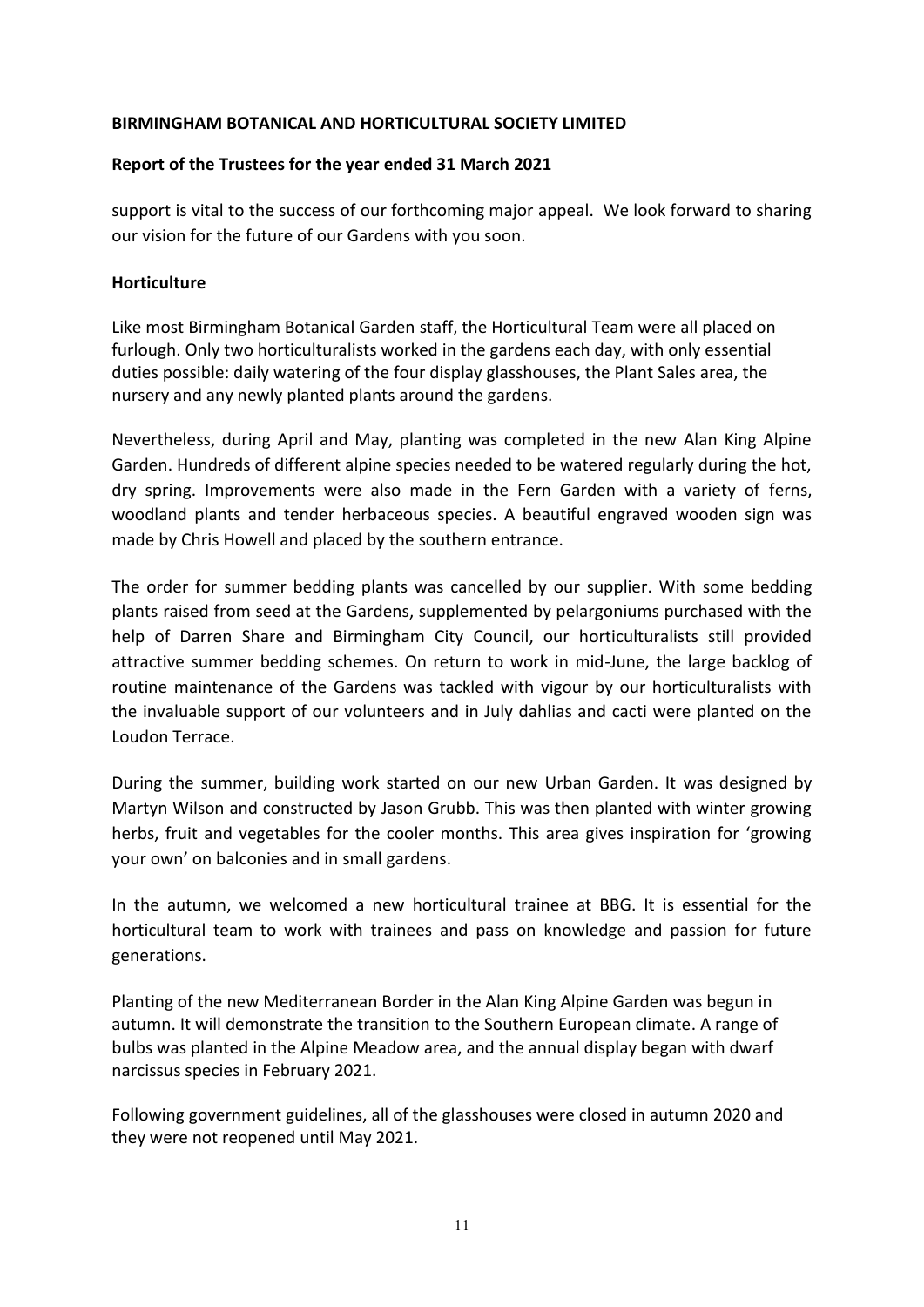# **Report of the Trustees for the year ended 31 March 2021**

Scented winter shrubs, such as *Hamamelis* (witch hazel), *Daphne* and *Sarcococca* (Christmas box), together with a range of winter-flowering bulbs were a joy to winter visitors, desperate to get out of their homes for fresh air, exercise and mental wellbeing.

The horticultural staff responded splendidly to the severe challenges posed by lockdowns and were able to maintain the gardens as a pleasant and safe place to be, giving our members and visitors an invaluable respite from the stresses of the pandemic.

The Board has been undergoing a review in accordance with good practice. Two of our Trustees Vic Aspland and Barry Leadbeater have between them amassed a quarter of a century of service. We are very sorry that they must leave the board at the September 2021 AGM. They have each made generous contributions with their time as chairs of our Horticulture and Education departments respectively and we thank them immensely.

# **Education**

# **Schools' Programme**

Due to the COVID-19 pandemic, only two educational groups visited the Gardens during the reporting period. A class of 30 year six pupils visited from Gloucester in September and took advantage of the two teaching sessions for £10 offer. A home-educated group from Walsall visited in October, bringing 12 nine to fourteen-year olds.

# **Education Staff, Volunteers and Work Experience Students**

Education Manager, James Jarvis, has been on furlough for 90% of his salaried hours due to the reduction in educational visits. All other Education staff have been furloughed for 100% of their hours.

Education currently has two volunteers, who wish to continue once educational visit numbers increase. Their commitment and dedication to the Gardens is greatly appreciated. Three new volunteer applications have been submitted during the reporting period. They have been informed that they will be welcome to volunteer with us once educational visit numbers increase.

# **Animals**

Unfortunately, poison dart frogs, Kambo and Rana, and giant millipedes, Spiro and Spartacus, all passed away this year. No further animals will be acquired until educational visit numbers increase.

All animal care plans and risk assessments are reviewed and updated regularly.

# **Leisure Learning**

There were three Photography courses in progress when the first national lockdown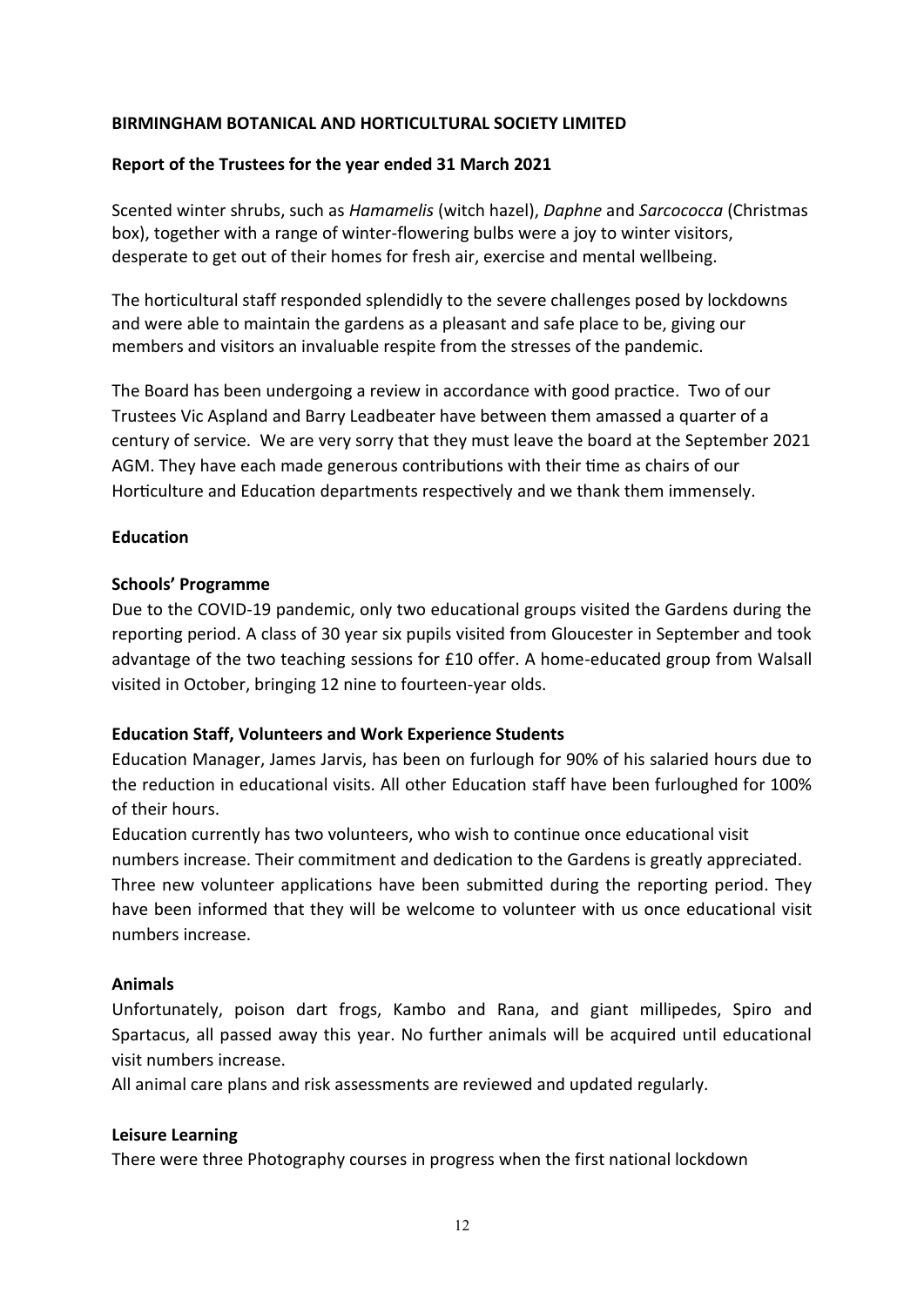### **Report of the Trustees for the year ended 31 March 2021**

commenced in March 2020, which had to be postponed. These courses completed in October, when 12 of the original 19 participants attended.

No other leisure learning courses have run during the reporting period, however these are planned to recommence as soon as restrictions allow. There have been many enquiries and much interest expressed about future courses.

### **Birmingham Metropolitan College (BMet) / Study Centre**

The Gardens still maintains a mutually beneficial agreement with BMet, where they use the Study Centre to offer a range of full-time, part-time and short course programmes and apprenticeships at the Gardens including horticulture, conservation and floristry.

Due to the pandemic, the proposed trial where Education use the Study Centre for teaching two days-a-week has not been possible

### **Finance**

The Gardens finished the financial year with net incoming resources of £141,000. A positive result for the fourth year running and 42% increased on last year's £99,000. Despite our greatly reduced income in most areas of the Charity, we benefited from various COVID-19 related grants and a large legacy that gave the Gardens some stability during these difficult times. Total income decreased by 2% and total costs decreased by 5%. We received no catering income due to restrictions on trading during the pandemic and management charges to catering for the whole year were waivered. It was also agreed that an amount of £100,000 will be refunded to the caterers over the next 4 years and the whole amount is provided for in the 2020/21 accounts. Admission numbers were 47% down on last year and no events were held during 2020/21. There was an 8% reduction in Membership numbers compared to last year with there being 4,467 members at year end. Donations received totalled £904,200 (£180,300 prior year), with £350,100 of these being restricted. Included in donations income are legacies of £505,000. Capital expenditure amounted to £70,900 and included spend on the Urban Garden Project and the Bandstand. The number of employees dropped from 39 to 32.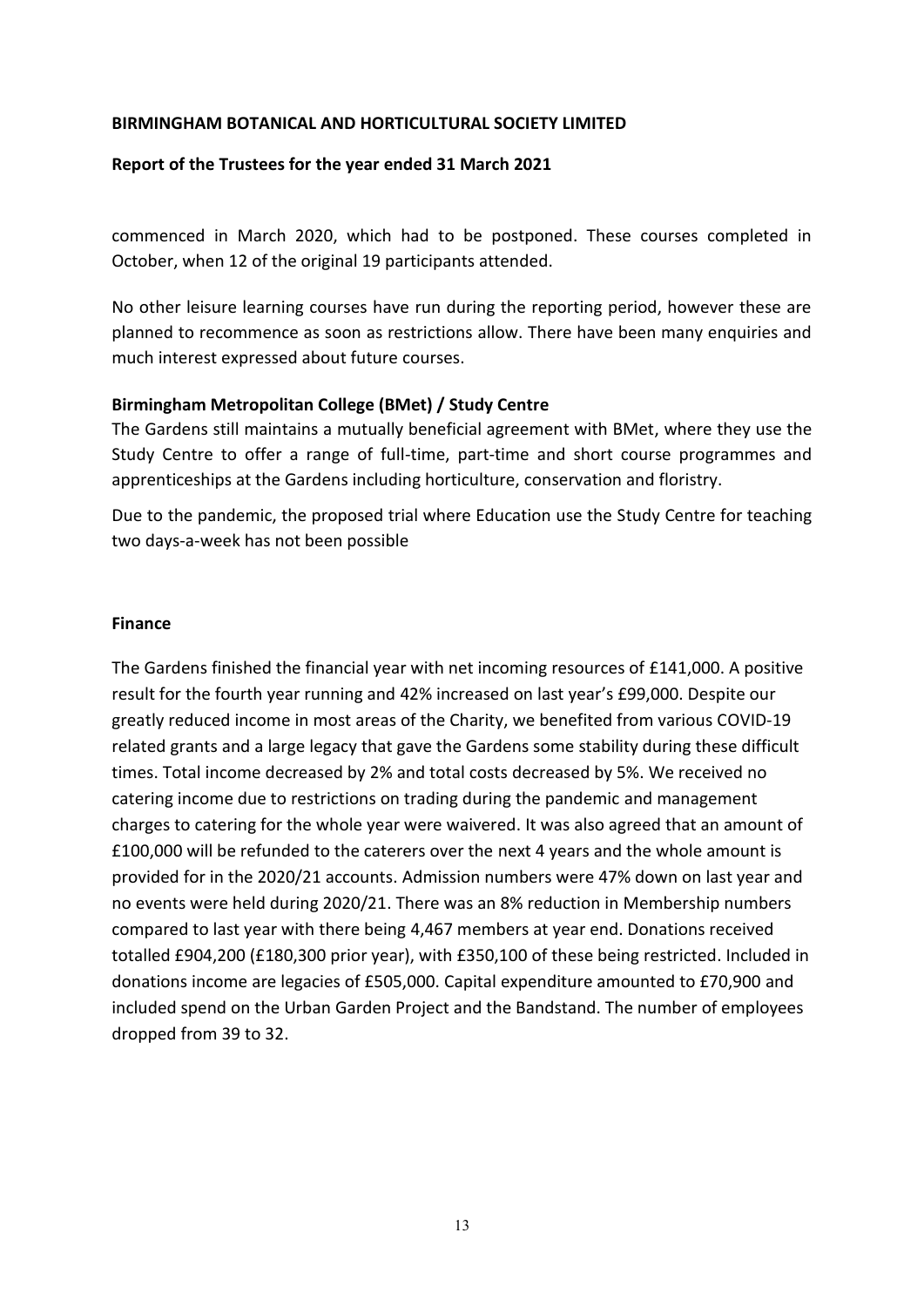| KPI's                                  |             |          |  |  |  |  |
|----------------------------------------|-------------|----------|--|--|--|--|
| 2021<br>2020                           |             |          |  |  |  |  |
| Enterprises Gross Loss/Profit £        | $-E27,154$  | £481,293 |  |  |  |  |
| <b>Enterprises Gross Loss/Profit %</b> | $-69%$      | 81%      |  |  |  |  |
| Enterprises Net Loss/Profit £          | $-£180,194$ | £173,738 |  |  |  |  |
| <b>Enterprises Net Loss/Profit %</b>   | $-458%$     | 29%      |  |  |  |  |
| <b>Group Current Ratio</b>             | 3:1         | 3:1      |  |  |  |  |

### **Report of the Trustees for the year ended 31 March 2021**

# **Fundraising**

As an independent charity, BBG receives no regular public funding but relies on income it can generate, grants it can secure, memberships, donations from trusts, and philanthropic gifts from individuals who want to ensure the Gardens is preserved and accessible for everyone now and for future generations. All support is greatly appreciated and delivers public benefits and enables BBG to care for one of the most significant botanical gardens in the UK. BBG is registered with the Fundraising Regulator, the regulatory body for charitable fundraising with fundraising carried out in accordance with the Code of Fundraising Practice. The Development Director, Elizabeth Frostick, is a Member of the Chartered Institute of Fundraising. All fundraising was carried out by the charity's in-house Development Director. Fundraising from individuals is currently limited by systems and capacity. We have commissioned some work with an external fundraising consultancy to help support content of trust applications, all aspects of which are approved. The charity voluntarily subscribes to the Fundraising Regulator and continues to ensure adherence to the Regulator's Code of Fundraising Practice. The charity received no complaints about its fundraising work during the year.

BBG places the value of 'respect' at the heart of its Fundraising and informs the day-to-day work of the charity. This approach ensures that in our approach in our fundraising work we will treat current and potential donors with respect, being polite and honest, avoiding being overly aggressive, and being especially careful not to take advantage of donors in vulnerable circumstances.

# **The Cultural Recovery Fund (CRF) and the National Lottery Heritage Fund**

This pandemic has highlighted the importance of nature and green spaces to people and the critical role botanical gardens play in conserving plants and increasing public understanding of plant biodiversity. Despite the huge challenges posed by COVID-19, restrictions, operational and trading disruption, we have been able to progress fundraising and work in developing plans for the long-term future of the Gardens – and in completing some special projects within the Gardens now.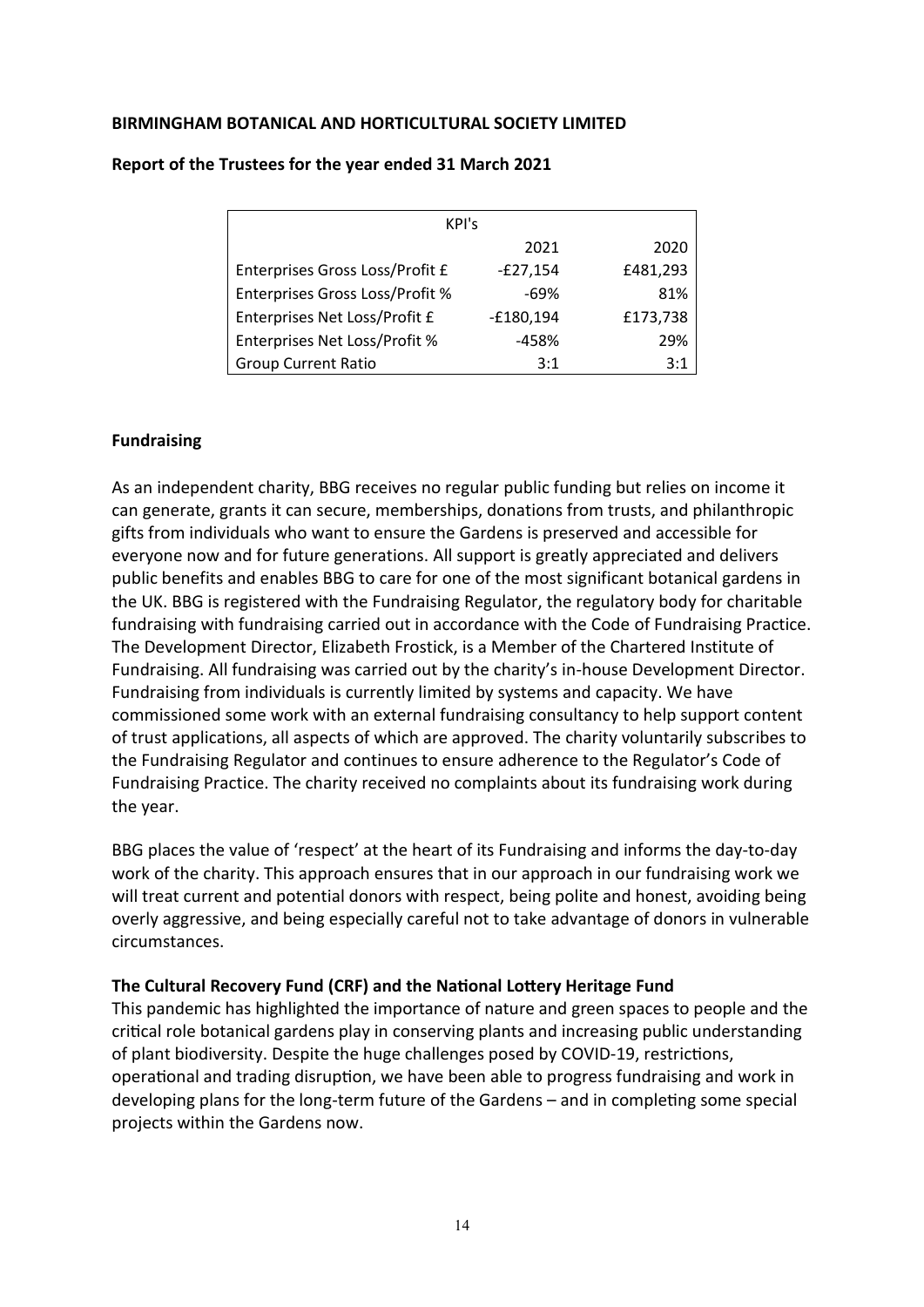# **Report of the Trustees for the year ended 31 March 2021**

We are pleased to report that BBG was successful in obtaining two vital grants from the National Lottery Heritage Fund, the first grant for 20 years. The Emergency Heritage grant of £56,000 supported front- line work during the period of closure, the second grant of £188,000 from their Cultural Recovery Fund, has helped strengthen core business Infrastructure with new ticketing and financial systems, fundraising, marketing, and business planning. It also enabled BBG's landmark partnership with the National Trust (supported by the GBSLEP) to continue, as we finalise plans for development and investment and a Stage 1 Heritage Lottery Application.

# **Capital Development**

Birmingham Botanical Gardens cares for one of the most significant botanical gardens in the UK. But the fact remains that the Gardens and Glasshouses require major investment quite urgently. The operation requires investment to meet contemporary visitor expectations and to enable it to succeed. A Major Project Plan for the Gardens and Glasshouses is in preparation to enable us to develop as a first-class visitor destination and local community resource, a centre for horticultural excellence and green space in the heart of Birmingham. Our vision resonates with a shared importance of nature and green spaces to people and the critical role botanical gardens can play in conserving plants and increasing public understanding of them, especially in our cities and urban areas. The Major Capital Project will form the substance of a Stage 1 Application to the National Lottery Heritage Fund next year and will form the substance of a major appeal.

# **Bandstand Project**

We are delighted to report the completion of the restoration of the bandstand, thanks to over £100,000 raised from trusts, foundations, and individual supporters. The spectacular Grade II Listed Palm House and Bandstand were both designed by distinguished Birmingham architect, FB Osborn, and built in the early 1870s. Glass in the Palm House was provided by the local Chance Brothers based in Smethwick, suppliers of glass to the Crystal Palace at the Great Exhibition of 1851 and Houses of Parliament (1840-60). Extensive work has included reinstating some original features - including the colour scheme - as well as restoring the roof and lead, timbers, brickwork, mouldings, gold finials and acoustic screen, and some sympathetic adaptions, such as new steps. The bandstand is where Neville Chamberlain gave his first public speech as Prime Minister in 1937 and was later used as an air raid shelter in the Second World War. We are especially grateful for the major donation from the Peter Sowerby Foundation after whom the Peter Sowerby Bandstand has been named. We also thank The Garfield Weston Foundation, GJW Turner Trust, 29<sup>th</sup> May 1961 Trust, Loppylugs & Barbara Morrison Trust, The Feeney Trust, The Grimmitt Trust, Limoges Trust, George Henry Collins Trust and the many supporters who have made individual donations. Thank you very much to each and everyone.

The work was overseen by local conservation architect, Matt Vaughan, from Donald Insall Associates. They in turn commissioned specialist paint restoration company Crick-Smith to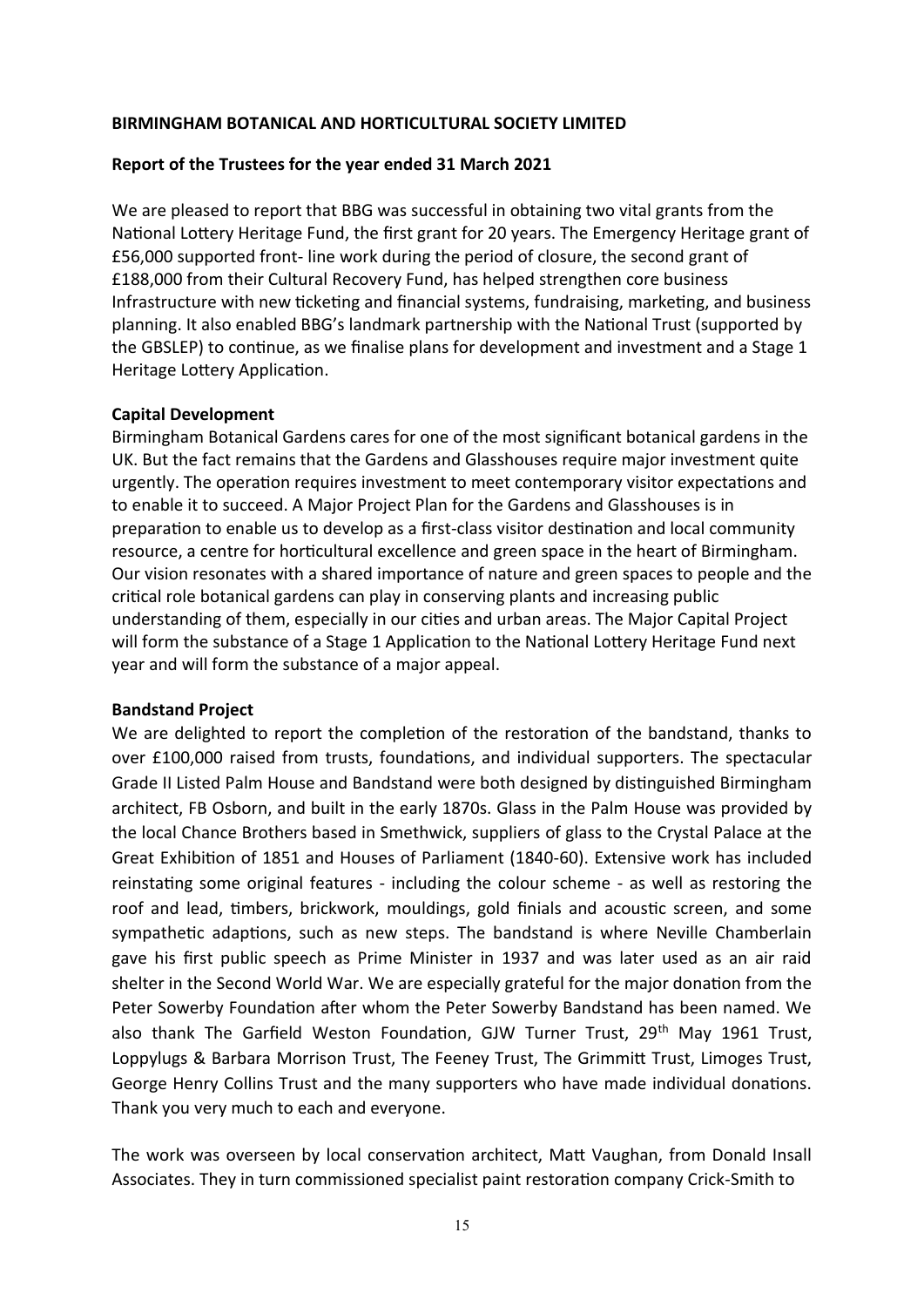# **Report of the Trustees for the year ended 31 March 2021**

undertake historic paint analysis to understand how decorative schemes have evolved over the years. The examination revealed the bandstand had been redecorated up to 18 times during its history. The earliest and most significant scheme, dating back to 1874, identified a two-tone treatment of dark blue/green with a dark red in lead-based oil paints – common during the Victorian era. This has informed the decorative scheme used in the bandstand's restoration. The project has included repairs which restored lost features - such as the diamond pattern Welsh slates and colour scheme - as well as sympathetic adaptions to make it accessible to the public, including the addition of steps and adaption of the cast iron balustrade. This project would not have been possible without the expertise of a team of contractors and consultants, including Crick-Smith, Mann Williams, PMP Consultants and contractors Reynolds Conservation, who together, have re-established the bandstand's pride of place as a focal point at the Botanical Gardens. There are several other sponsorship opportunities available, which we will be exploring in the future.

# **Volunteers**

Volunteers play a key role in delivering the Gardens' charitable objectives in all areas of our operations from the Board of Trustees to event car parking. While the pandemic curtailed

many of our volunteers' activities here at the Gardens during the year, their support has been continued to be critical in maintaining our National Collections of Bonsai and Cyclamen and we offer our sincere thanks for all their efforts. Our volunteers have also been of huge assistance in tidying and maintaining our Gardens after the depredations of lockdown and furlough.

We would like to thank the following volunteers for all their hard work who have left our Gardens this year: Abi Bains, Simeon Banner, Chris Bolton, Amy Bunce, Stuart Campbell-Guest, Anne Francis, Jamie-Lee Grady, Lollie Horton, Thibaut Marechal and Nathan Phillips. New volunteers who have joined to a warm welcome during this year are Shanice Arkless, Sophia Brown, Jon Carter, Liz Jones, Craig Mackay, Lee McKenzie, and Shona Reid. We are very pleased to recognise the long service of our much valued volunteer Myra Watson who has volunteered for us for 30 years; an amazing milestone achievement.

We look forward to welcoming back all those volunteers who have supported us in the past. We are currently recruiting to take our volunteer programme to even greater success in the future. If you would like to take advantage of the unique opportunities we offer, please contact our Volunteer Manager Kim Hill - [kim@birminghambotanicalgardens.org.uk](mailto:kim@birminghambotanicalgardens.org.uk)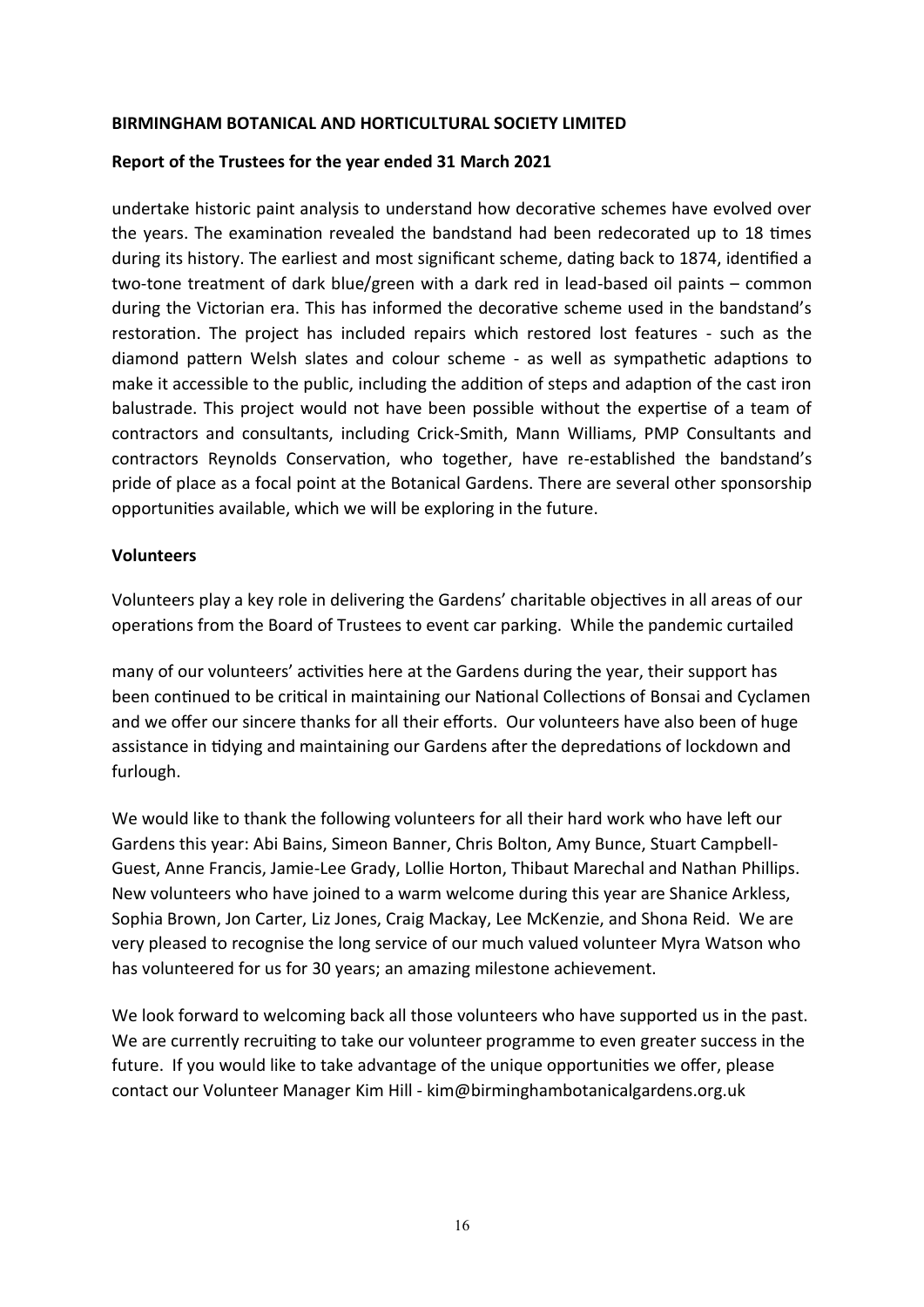# **Report of the Trustees for the year ended 31 March 2021**

# **Reserves Policy**

Adequate reserves are required for unexpected costs and for future investment. The Charity has a policy of ensuring that cash or borrowing facilities are available to cover three months of normal expenditure. Freely available reserves of £699,390 will last for 9 months post year end. Normal operating expenditure excludes depreciation and restricted funds expenditure.

At the year end the group held reserves to the value of £1,599,977 (2020: £1,459,015), of which £1,347,640 (2020: £1,223,569) were unrestricted.

# **Future**

This year inevitably has been dominated by the impact of COVID-19, lockdown, planning for gradual reopening and implementing rapid management changes to cope with the changing circumstances. However, the year has also been an opportunity to act strategically for the long term and to start implementing the National Trust's recommendations which they incorporated into a final report and outline business plan during the year.

In doing this we have been immeasurably assisted with grant funding from the Cultural Recovery Fund and from unexpected legacies which have enabled us to procure specialist consultancy advice.

There is no doubt that COVID-19 has accelerated the changes that were already beginning to take shape and that post-pandemic the Gardens' management infrastructure will be transformed with new CRM software – a first for the Gardens - which will link with our accounting and fundraising functions and vastly improve our effectiveness. It will also help us to better understand our visitors and members so that we can better serve their needs.

As we enter the new financial year, we look forward to progressing the next development stage. This will include firming up our development proposals through further option appraisal work and the appointment of business planning consultants who will test for viability. Once a robust plan has been agreed, we will be in a position to apply to the National Lottery Heritage Fund and others for major capital grant assistance required to restore the existing glasshouses, remove some adjacent buildings and introduce others to provide a transformational visitor experience. These proposals will reflect the *Spirit of Place* and *Proposition Statement* developed with the National Trust.

The Charity continues to recruit new Trustees, Staff and Volunteers to assist us. For further details, please contact James Wheeler, or view the Gardens' website;

# [www.birminghambotanicalgardens.org.uk](http://www.birminghambotanicalgardens.org.uk/)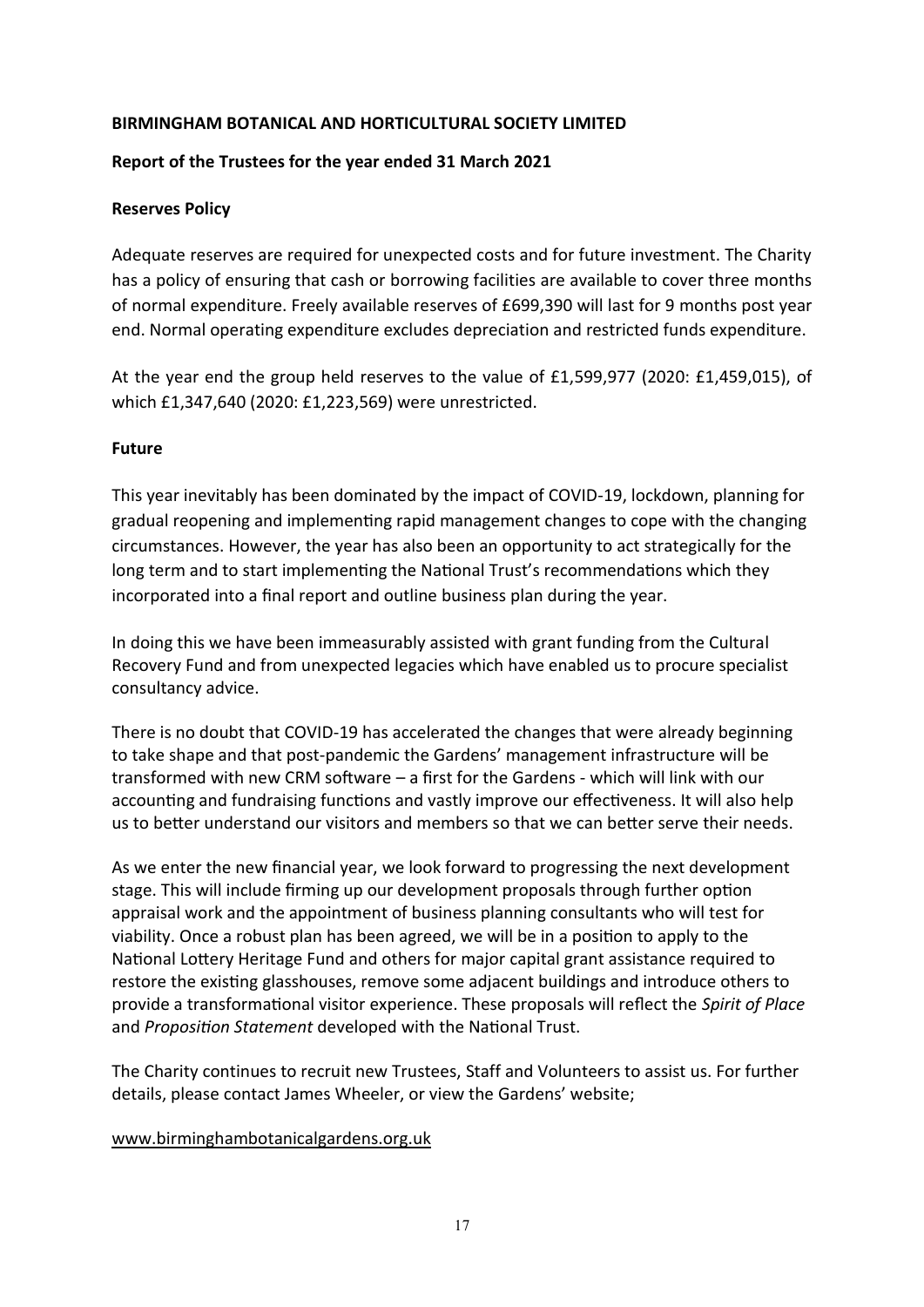# **Report of the Trustees for the year ended 31 March 2021**

# **Trustees' responsibilities in relation to the financial statements**

Company law requires the Trustees to prepare financial statements which give a true and fair view of the state of affairs of the Charity at the end of the financial year and of its surplus or deficit for the financial year. In doing so the Trustees are required to:

- Select suitable accounting policies and then apply them consistently;
- Observe the methods and principals in the Charities SORP;
- Make sound judgments and estimates that are reasonable and prudent;
- State whether applicable UK accounting standard have been followed, subject to any material departures disclosed and explained in the financial statements;
- Prepare the financial statements on the going concern basis unless it is inappropriate to assume that the Charity will continue in business.

The Trustees are responsible for keeping proper accounting records which disclose with reasonable accuracy at any time the financial position of the Charity and enable them to ensure that the financial statements comply with the Companies Act 2006. The Trustees are also responsible for safeguarding the assets of the Charity and for taking steps for the prevention and detection of fraud and other irregularities.

The Trustees are responsible for the maintenance and integrity of the corporate and financial information included on the Charity's website. Legislation in the United Kingdom governing the preparation and dissemination of financial statements may differ from legislation in other jurisdictions.

# **Disclosure of information to the auditor**

So far as each of the Trustees is aware, there is no relevant audit information as defined in the Companies Act 2006 of which the company's auditor is unaware, and each of the Trustees has taken all the steps that they ought to have taken as Trustees to make themselves aware of any relevant audit information as defined and to establish that the Company's auditor is aware of that information.

# **Small Company Provision**

The Trustees' report has been prepared in accordance with the provisions applicable to small companies under the Companies Act 2006.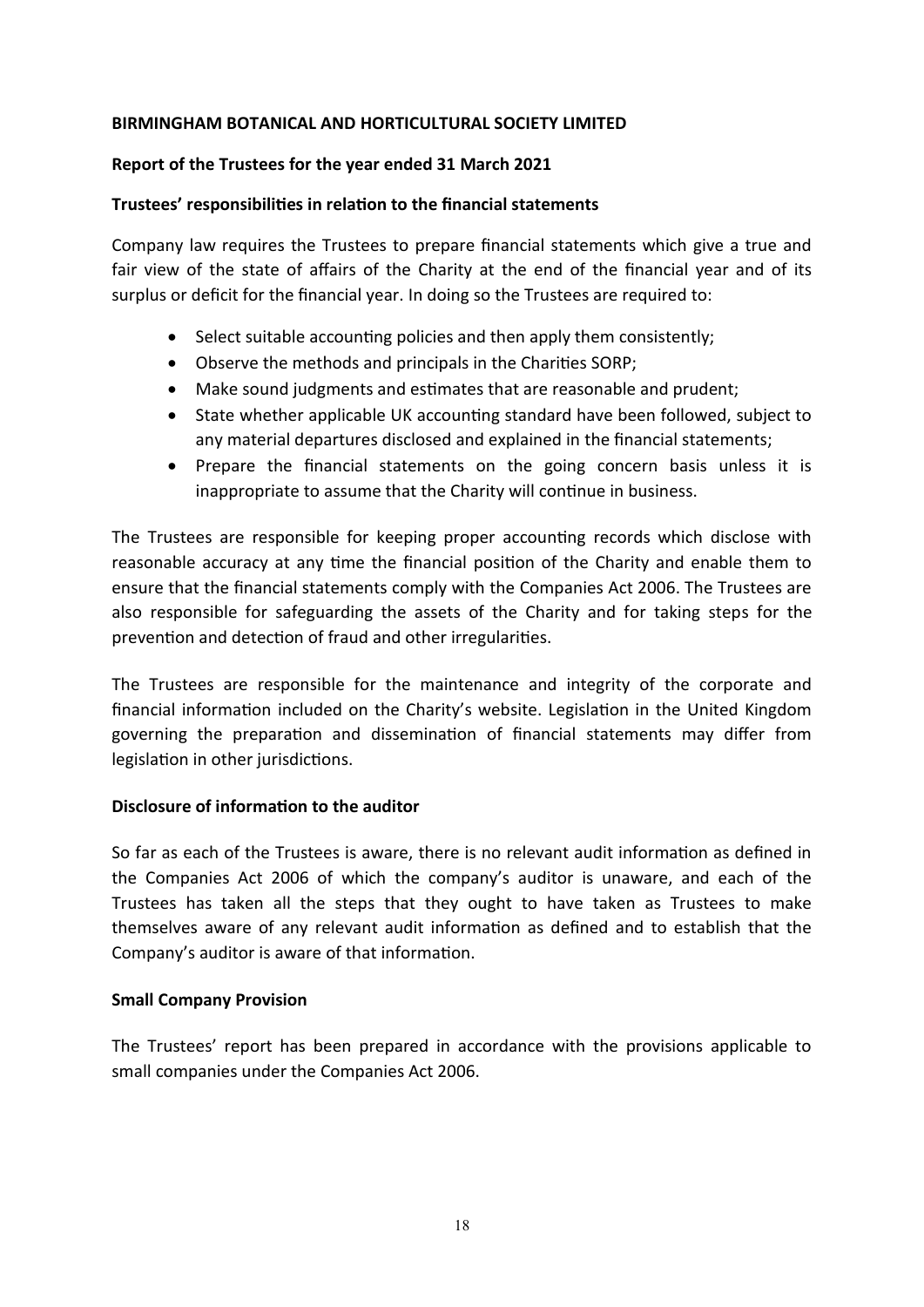# **Report of the Trustees for the year ended 31 March 2021**

# **Auditors**

A resolution to appoint the auditors, Mazars LLP, will be proposed at the Annual General Meeting.

On behalf of the Trustees.

Martyn Liberson Chairman 25th October 2021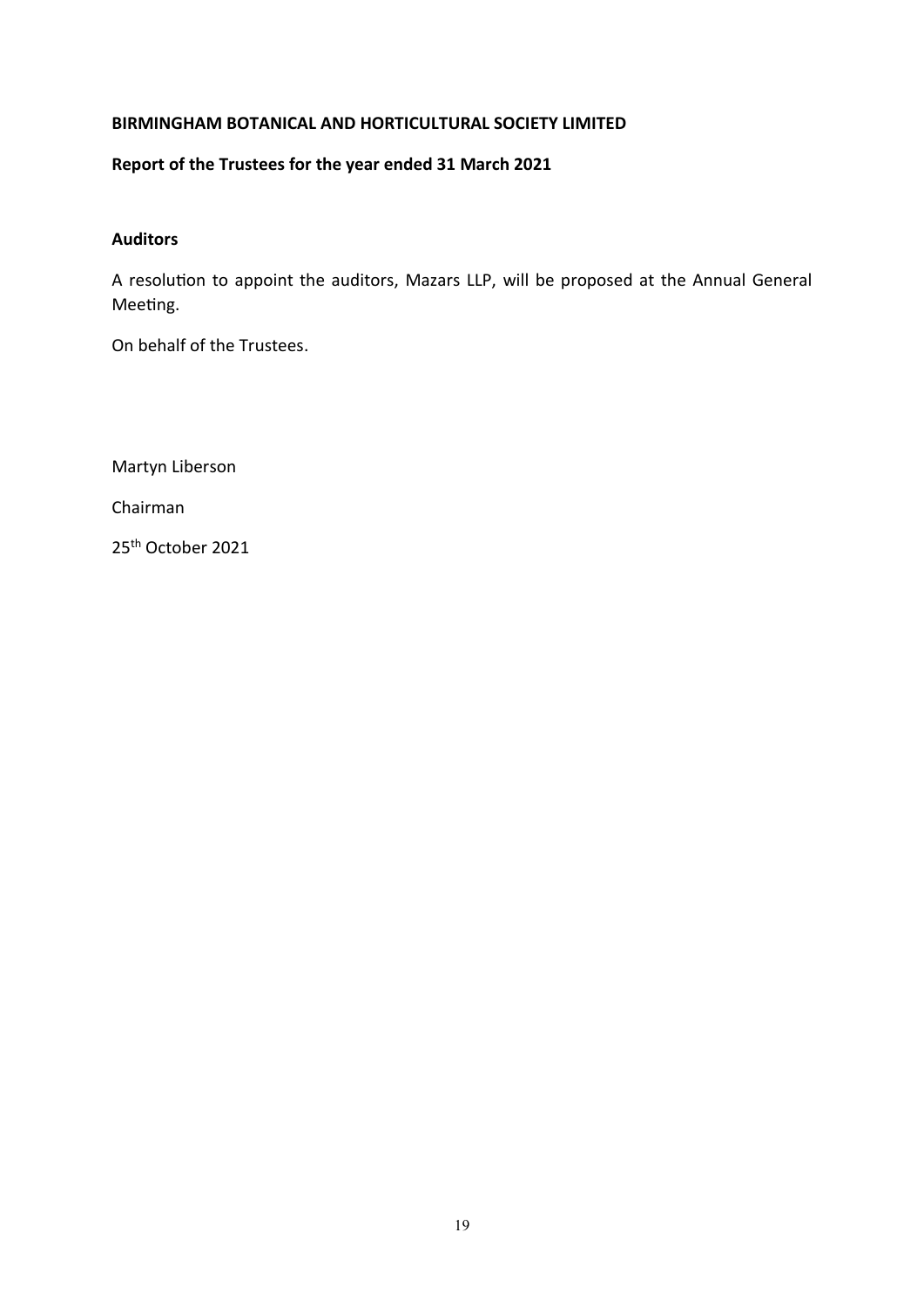# **Opinion**

We have audited the financial statements of Birmingham Botanical and Horticultural Society Limited (the 'Parent Charity') and its subsidiary (the 'group') for the year ended 31 March 2021 which comprise the Consolidated Statement of Financial Activities, Consolidated and Charity Balance Sheets, Consolidated Statement of Cash Flows and notes to the financial statements, including a summary of significant accounting policies. The financial reporting framework that has been applied in their preparation is applicable law and United Kingdom Accounting Standards, including FRS 102 "The Financial Reporting Standard applicable in the UK and Republic of Ireland" (United Kingdom Generally Accepted Accounting Practice).

In our opinion, the financial statements:

- give a true and fair view of the state of the group's and of the Parent Charity's affairs as at 31 March 2021 and of the group's income and expenditure for the year then ended;
- have been properly prepared in accordance with United Kingdom Generally Accepted Accounting Practice; and
- have been prepared in accordance with the requirements of the Companies Act 2006.

# **Basis for opinion**

We conducted our audit in accordance with International Standards on Auditing (UK) (ISAs (UK)) and applicable law. Our responsibilities under those standards are further described in the Auditor's responsibilities for the audit of the financial statements section of our report. We are independent of the Charity in accordance with the ethical requirements that are relevant to our audit of the financial statements in the UK, including the FRC's Ethical Standard and we have fulfilled our other ethical responsibilities in accordance with these requirements. We believe that the audit evidence we have obtained is sufficient and appropriate to provide a basis for our opinion.

# **Conclusions relating to going concern**

In auditing the financial statements, we have concluded that the Trustees' use of the going concern basis of accounting in the preparation of the financial statements is appropriate.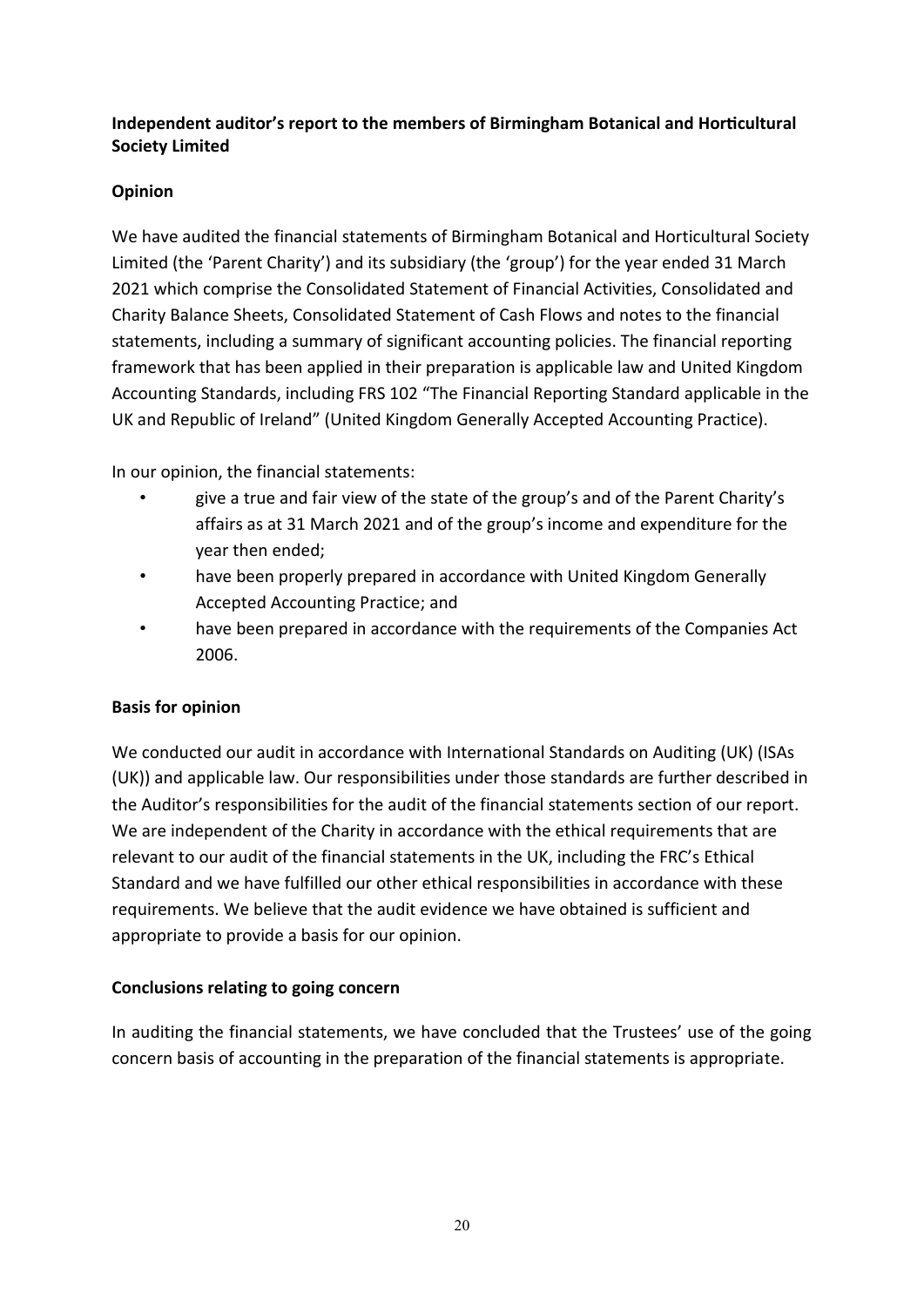Based on the work we have performed, we have not identified any material uncertainties relating to events or conditions that, individually or collectively, may cast significant doubt on the company's ability to continue as a going concern for a period of at least twelve months from when the financial statements are authorised for issue.

Our responsibilities and the responsibilities of the trustees with respect to going concern are described in the relevant sections of this report.

# **Other information**

The other information comprises the information included in the annual report other than the financial statements and our auditor's report thereon. The trustees are responsible for the other information contained within the annual report. Our opinion on the financial statements does not cover the other information and, except to the extent otherwise explicitly stated in our report, we do not express any form of assurance conclusion thereon.

In connection with our audit of the financial statements, our responsibility is to read the other information and, in doing so, consider whether the other information is materially inconsistent with the financial statements or our knowledge obtained in the course of the audit, or otherwise appears to be materially misstated. If we identify such material inconsistencies or apparent material misstatements, we are required to determine whether there is a material misstatement in the financial statements or a material misstatement of the other information. If, based on the work we have performed, we conclude that there is a material misstatement of this other information, we are required to report that fact.

We have nothing to report in this regard.

# **Opinions on other matters prescribed by the Companies Act 2006**

In our opinion, based on the work undertaken in the course of the audit:

- the information given in the Trustees' Report which includes the Directors' Report prepared for the purposes of company law, for the financial year for which the financial statements are prepared is consistent with the financial statements; and
- the Trustees' Report has been prepared in accordance with applicable legal requirements.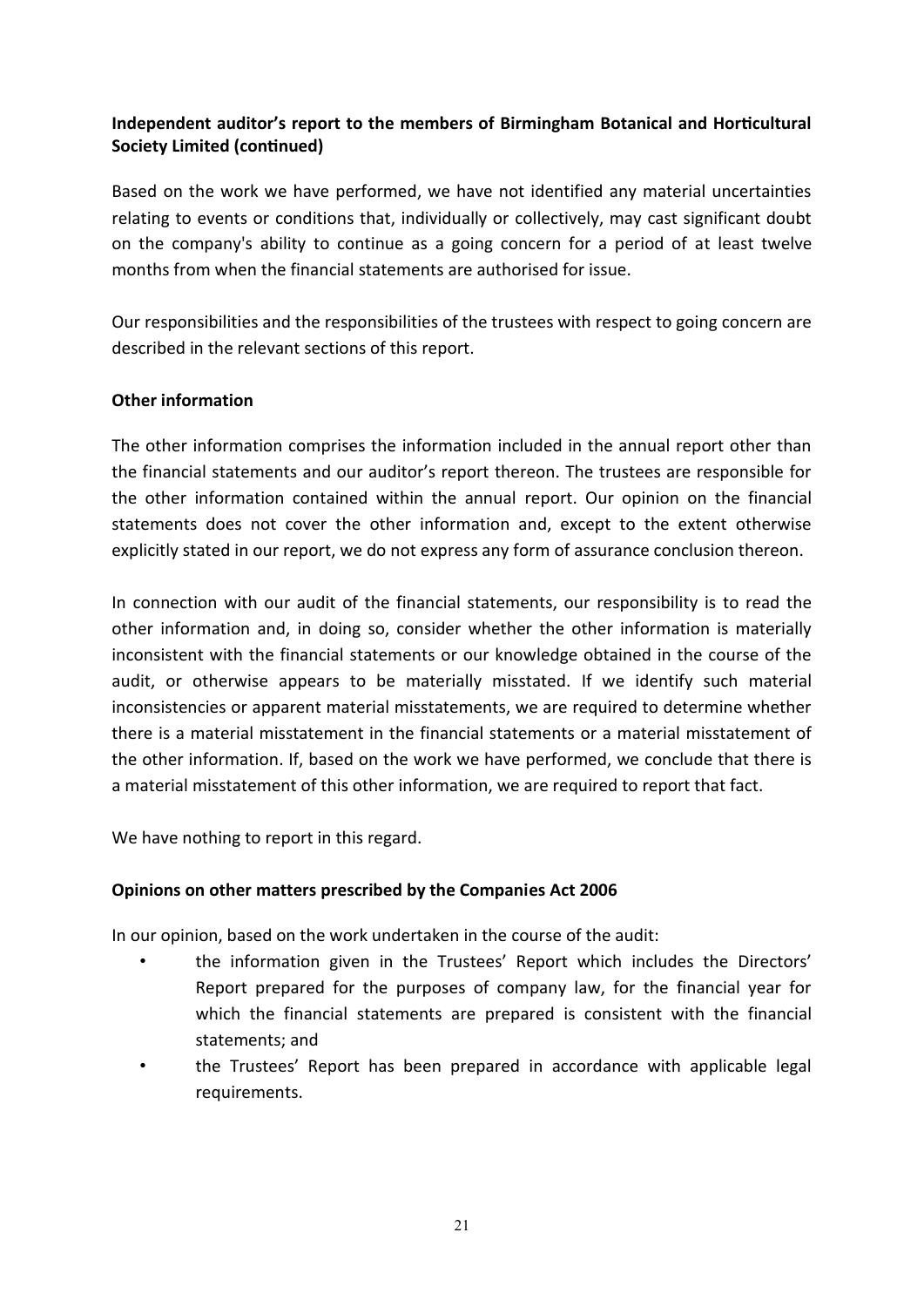# **Matters on which we are required to report by exception**

In light of the knowledge and understanding of the group and the Parent Charity and its environment obtained in the course of the audit, we have not identified material misstatements in the Trustees' Report.

We have nothing to report in respect of the following matters in relation to which the Companies Act 2006 requires us to report to you if, in our opinion:

- adequate and proper accounting records have not been kept, or returns adequate for our audit have not been received from branches not visited by us; or
- The Parent Charity financial statements are not in agreement with the accounting records and returns; or
- certain disclosures of Trustees' remuneration specific by law are not made; or
- we have not received all the information and explanations we require for our audit; or
- the trustees were not entitled to prepare the financial statements in accordance with the small companies regime and take advantage of the small companies' exemption in preparing the Trustees' Report and from the requirement to prepare a Strategic Report.

# **Responsibilities of Trustees**

As explained more fully in the Trustees' responsibilities statement set out on page 12, the Trustees (who are also the directors of the Parent Charity for the purposes of company law) are responsible for the preparation of the financial statements and for being satisfied that they give a true and fair view, and for such internal control as the Trustees determine is necessary to enable the preparation of financial statements that are free from material misstatement, whether due to fraud or error.

In preparing the financial statements, the Trustees are responsible for assessing the group's and the Parent Charity's ability to continue as a going concern, disclosing, as applicable, matters related to going concern and using the going concern basis of accounting unless the Trustees either intend to liquidate the Charity or to cease operations, or have no realistic alternative but to do so.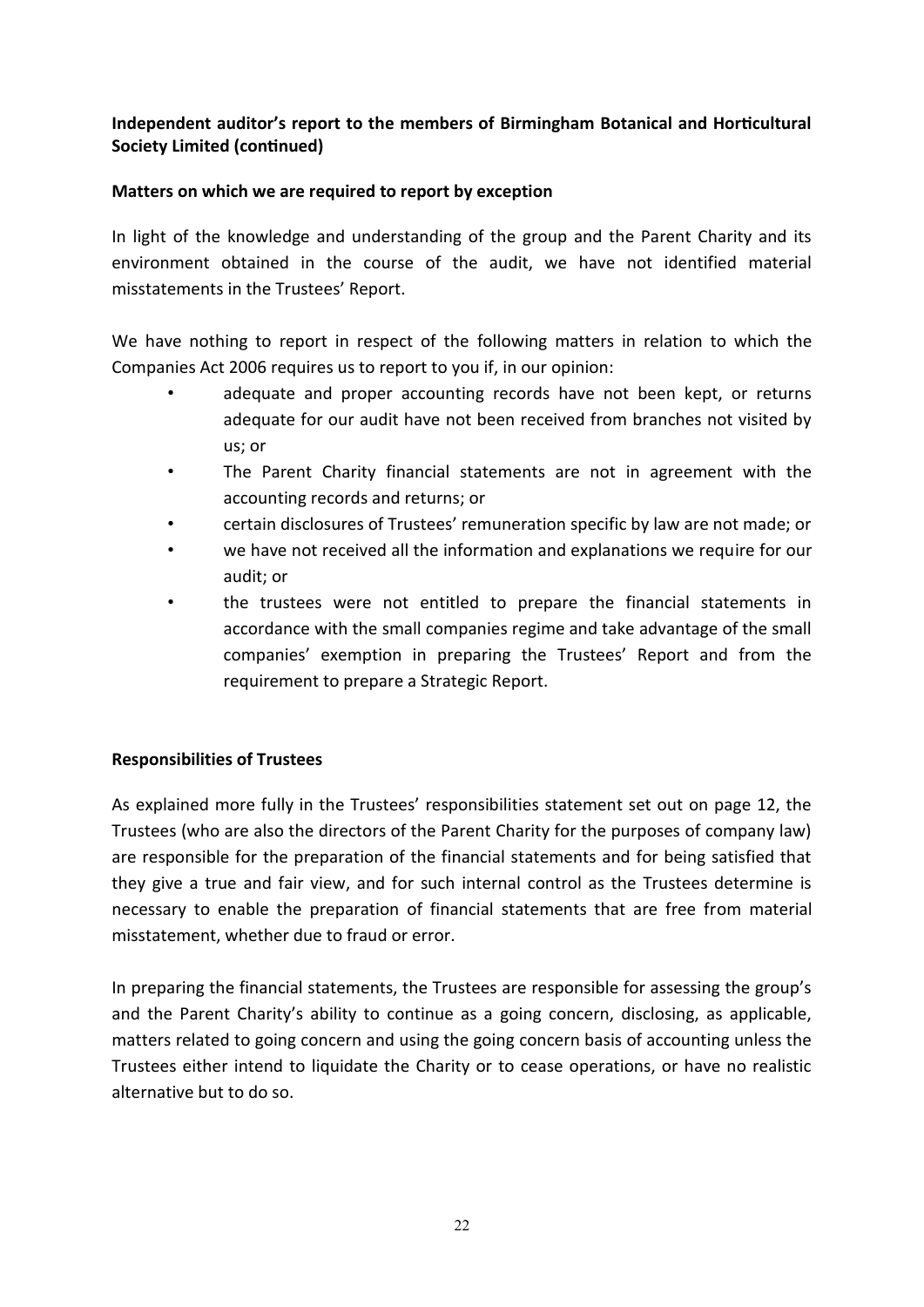# **Auditor's responsibilities for the audit of the financial statements**

Our objectives are to obtain reasonable assurance about whether the financial statements as a whole are free from material misstatement, whether due to fraud or error, and to issue an auditor's report that includes our opinion. Reasonable assurance is a high level of assurance but is not a guarantee that an audit conducted in accordance with ISAs (UK) will always detect a material misstatement when it exists. Misstatements can arise from fraud or error and are considered material if, individually or in the aggregate, they could reasonably be expected to influence the economic decisions of users taken on the basis of the financial statements.

Irregularities, including fraud, are instances of non-compliance with laws and regulations. We design procedures in line with our responsibilities, outlined above, to detect material misstatements in respect of irregularities, including fraud. Based on our understanding of the group and the sector, we identified that the principal risks of non-compliance with laws and regulations related to the UK tax legislation, pensions legislation, employment regulation and health and safety regulation, anti-bribery, corruption and fraud, money laundering, non-compliance with implementation of government support schemes relating to COVID-19, and we considered the extent to which non-compliance might have a material effect on the financial statements. We also considered those laws and regulations that have a direct impact on the preparation of the financial statements, such as the Companies Act 2006.

We evaluated the trustees' and management's incentives and opportunities for fraudulent manipulation of the financial statements (including the risk of override of controls) and determined that the principal risks were related to posting manual journal entries to manipulate financial performance, inappropriately shifting the timing and basis of revenue recognition, management bias through judgements and assumptions in significant accounting estimates, in particular in relation to fund accounting, and significant one-off or unusual transactions.

Our audit procedures were designed to respond to those identified risks, including noncompliance with laws and regulations (irregularities) and fraud that are material to the financial statements. Our audit procedures included but were not limited to:

- Discussing with the trustees and management their policies and procedures regarding compliance with laws and regulations;
- Communicating identified laws and regulations throughout our engagement team and remaining alert to any indications of non-compliance throughout our audit; and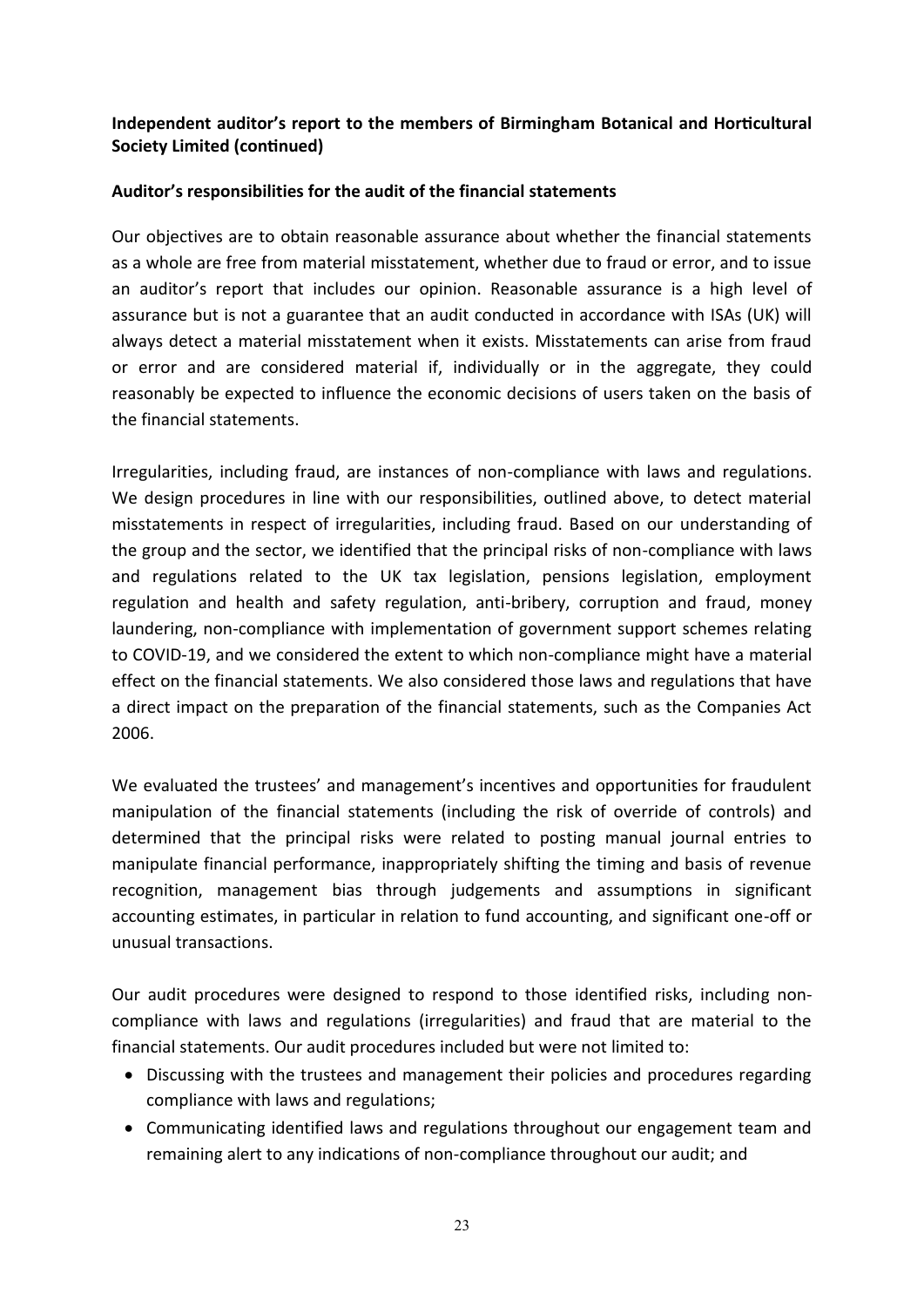• Considering the risk of acts by the company which were contrary to applicable laws and regulations, including fraud.

Our audit procedures in relation to fraud included but were not limited to:

- Making enquiries of the trustees and management on whether they had knowledge of any actual, suspected or alleged fraud;
- Gaining an understanding of the internal controls established to mitigate risks related to fraud;
- Discussing amongst the engagement team the risks of fraud; and
- Addressing the risks of fraud through management override of controls by performing journal entry testing.

There are inherent limitations in the audit procedures described above and the primary responsibility for the prevention and detection of irregularities including fraud rests with management. As with any audit, there remained a risk of non-detection of irregularities, as these may involve collusion, forgery, intentional omissions, misrepresentations or the override of internal controls.

A further description of our responsibilities for the audit of the financial statements is located on the Financial Reporting Council's website at [www.frc.org.uk/auditorsresponsibilities.](http://www.frc.org.uk/auditorsresponsibilities) This description forms part of our auditor's report.

# **Use of the audit report**

This report is made solely to the company's members as a body in accordance with Chapter 3 of Part 16 of the Companies Act 2006. Our audit work has been undertaken so that we might state to the company's members those matters we are required to state to them in an auditor's report and for no other purpose. To the fullest extent permitted by law, we do not accept or assume responsibility to anyone other than the company and the company's members as a body for our audit work, for this report, or for the opinions we have formed.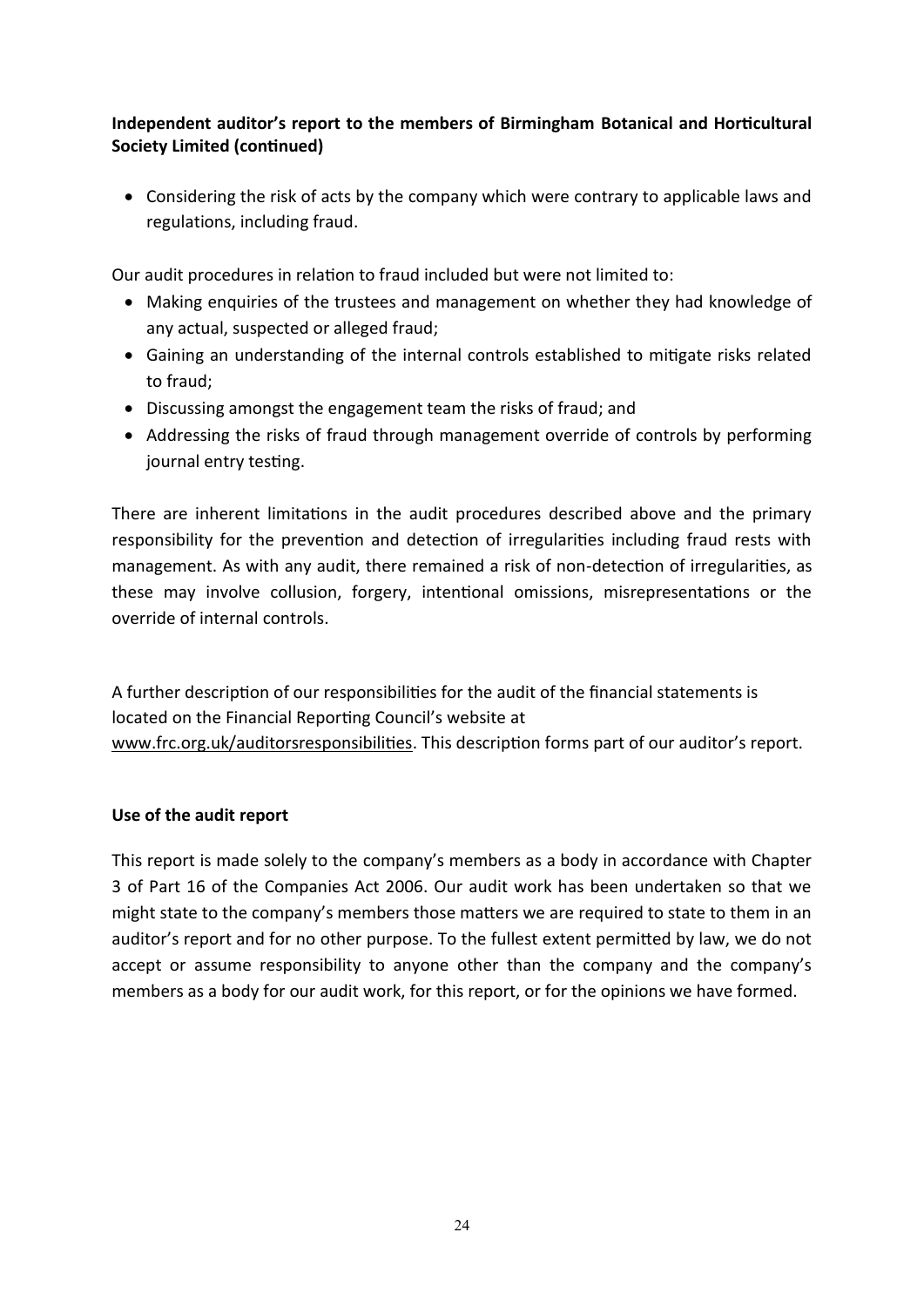Ian Holder (Senior Statutory Auditor) for and on behalf of Mazars LLP

Chartered Accountants and Statutory Auditor

First Floor Two Chamberlain Square Birmingham B3 3AX

Date: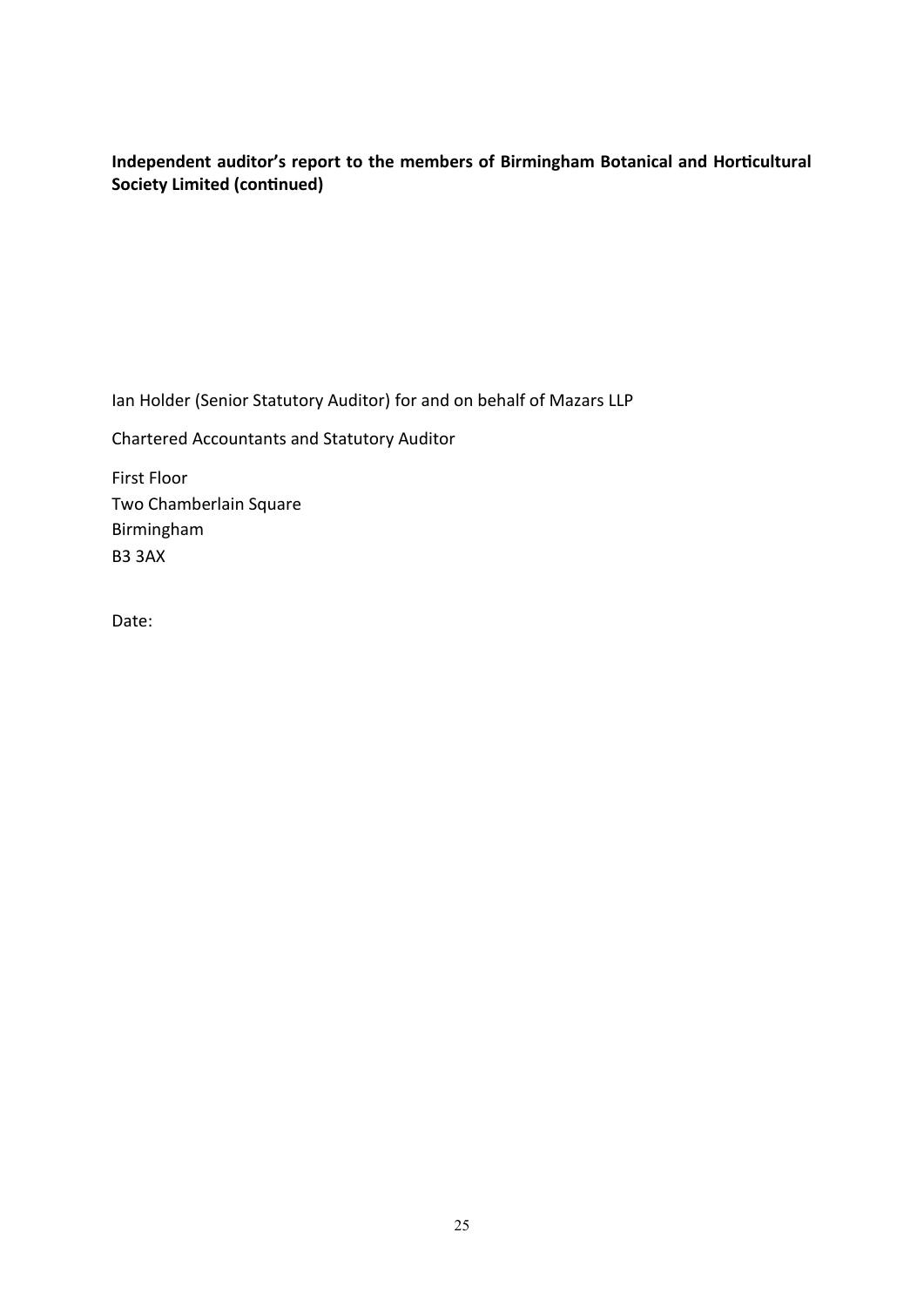# **Birmingham Botanical and Horticultural Society Limited CONSOLIDATED STATEMENT OF FINANCIAL ACTIVITIES**

| (incorporating an income and expenditure account) |  |  |  |
|---------------------------------------------------|--|--|--|
|---------------------------------------------------|--|--|--|

|                                           |              |                   |                | Total             | Total              |
|-------------------------------------------|--------------|-------------------|----------------|-------------------|--------------------|
| For the year ended 31 March 2021          |              | Unrestricted      | Restricted     | Funds             | Funds              |
|                                           |              | Fund              | Fund           | 2021              | 2020               |
|                                           | <b>Notes</b> | £                 | £              | £                 | £                  |
| Income and endowments from:               |              |                   |                |                   |                    |
| Donations and legacies                    |              | 554,114           | 350,105        | 904,219           | 180,264            |
| <b>Other trading activities:</b>          |              |                   |                |                   |                    |
| <b>Banqueting Suites</b>                  |              | $-82,928$         | $\blacksquare$ | $-82,928$         | 380,446            |
| Income from Garden Centre                 |              | 122,257           |                | 122,257           | 210,542            |
| Other Income                              |              | 173,313           |                | 173,313           | 37,568             |
| Investments                               | 9            | 206               |                | 206               | 1,091              |
| <b>Charitable activities:</b>             |              |                   |                |                   |                    |
| Gardens                                   |              | 415,736           |                | 415,736           | 638,912            |
| Education                                 |              | 34,749            |                | 34,749            | 149,047            |
| Other income                              |              | 6,000             |                | 6,000             | 6,450              |
| <b>Total</b>                              |              | 1,223,447         | 350,105        | 1,573,552         | 1,604,320          |
| <b>Expenditure on:</b>                    | 5            |                   |                |                   |                    |
|                                           |              |                   |                |                   |                    |
|                                           |              |                   |                |                   |                    |
| <b>Raising funds</b>                      |              |                   |                |                   |                    |
| <b>Fund raising</b>                       |              | 41,219            |                | 41,219            | 37,038             |
| <b>Banqueting suites</b><br>Garden Centre |              | 24,493<br>192,992 |                | 24,493<br>192,992 | 136,314<br>270,640 |
| <b>Charitable activities</b>              |              |                   |                |                   |                    |
| Gardens                                   |              | 653,170           | 333,214        | 986,385           | 823,495            |
| Education                                 |              | 155,169           |                | 155,169           | 173,050            |
| Professional and related fees             |              | 32,333            |                | 32,333            | 64,409             |
| <b>Total</b>                              |              | 1,099,376         | 333,214        | 1,432,591         | 1,504,946          |
|                                           |              |                   |                |                   |                    |
| <b>Net incoming resources</b>             |              | 124,070           | 16,891         | 140,962           | 99,374             |
| <b>Fund balances brought forward</b>      |              | 1,223,569         | 235,446        | 1,459,015         | 1,359,643          |

The Group's income and expenditure all related to continuing operations. There were no recognised gains or losses other than the result for the year.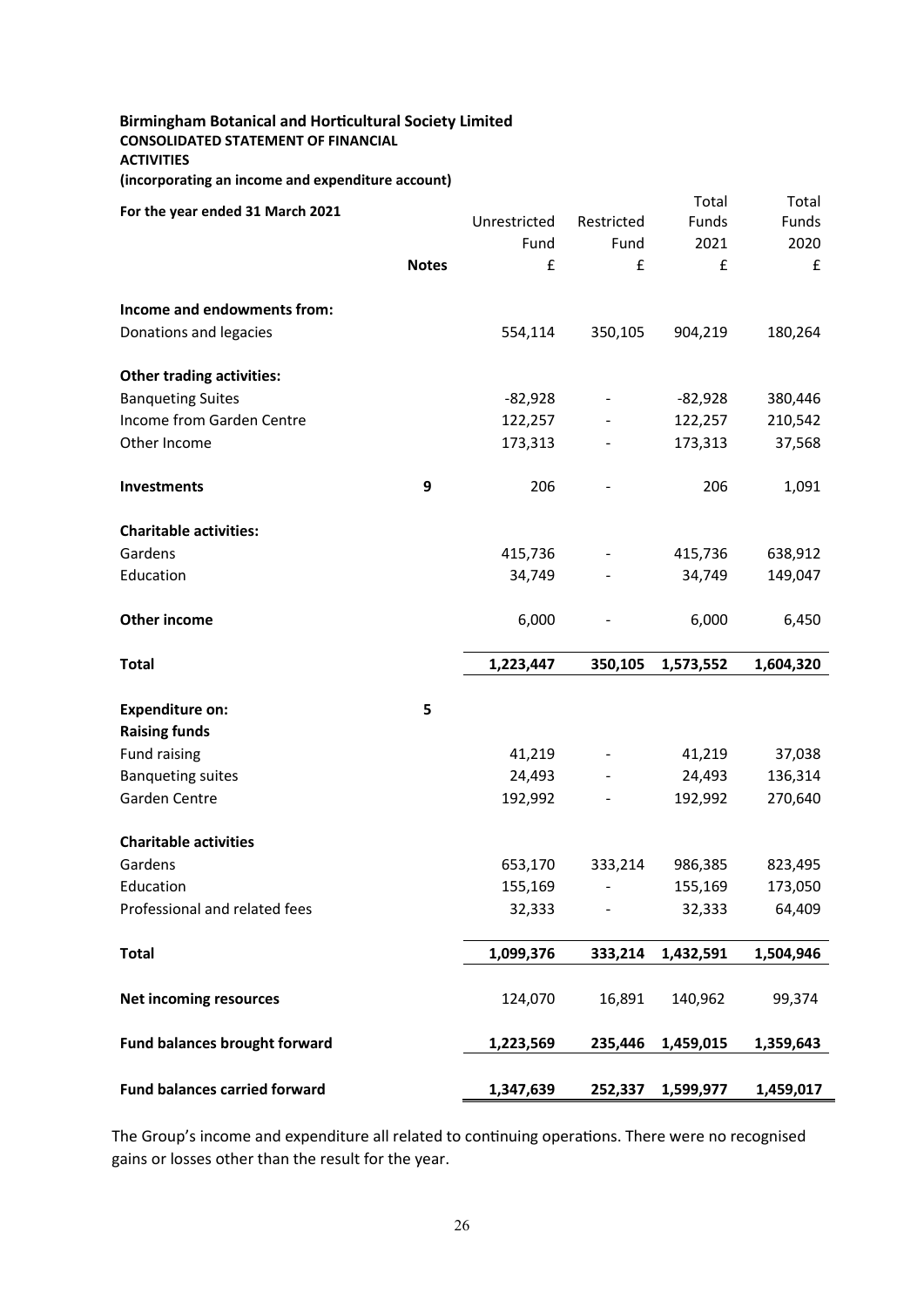| <b>Birmingham Botanical and Horticultural Society Limited</b> | Company no. 248827 |            |            |            |                |  |
|---------------------------------------------------------------|--------------------|------------|------------|------------|----------------|--|
| <b>Year Ended March 2021</b>                                  |                    |            |            |            |                |  |
| <b>Balance Sheet at 31 March 2021</b>                         |                    |            | Group      | Company    |                |  |
|                                                               |                    | 2021       | 2020       | 2021       | 2020           |  |
|                                                               | <b>Notes</b>       | £          | £          | £          | £              |  |
| <b>Fixed Assets</b>                                           |                    |            |            |            |                |  |
| <b>Tangible Assets</b>                                        | 10                 | 875,968    | 967,823    | 875,968    | 967,823        |  |
| Investments                                                   | 11                 |            |            | 2          | $\overline{2}$ |  |
|                                                               |                    | 875,968    | 967,823    | 875,970    | 967,825        |  |
| <b>Current Assets</b>                                         |                    |            |            |            |                |  |
| <b>Stock</b>                                                  | 12                 | 34,463     | 35,219     |            |                |  |
| <b>Debtors</b>                                                | 13                 | 355,835    | 224,783    | 356,542    | 338,838        |  |
| Cash at bank and in hand                                      |                    | 797,868    | 462,502    | 773,931    | 327,923        |  |
|                                                               |                    | 1,188,166  | 722,504    | 1,130,473  | 666,761        |  |
| <b>Creditors: amounts falling</b>                             |                    |            |            |            |                |  |
| due within one year                                           | 14                 | (389, 157) | (231, 310) | (236, 272) | (185, 570)     |  |
|                                                               |                    |            |            |            |                |  |
| <b>Net Current Assets</b>                                     |                    | 799,009    | 491,194    | 894,201    | 481,191        |  |
| <b>Creditors: amounts falling due</b>                         |                    |            |            |            |                |  |
| after one year                                                | 14                 | 75,000     |            |            |                |  |
|                                                               |                    |            |            |            |                |  |
| <b>Net Assets</b>                                             |                    | 1,599,977  | 1,459,016  | 1,770,171  | 1,449,016      |  |
|                                                               |                    |            |            |            |                |  |
| Financed By:                                                  |                    |            |            |            |                |  |
| <b>Restricted Funds</b>                                       | 15                 | 252,336    | 235,446    | 252,336    | 235,446        |  |
| <b>Unrestricted Funds</b>                                     |                    | 1,347,640  | 1,223,569  | 1,517,835  | 1,213,569      |  |
|                                                               |                    |            |            |            |                |  |
|                                                               |                    | 1,599,977  | 1,459,016  | 1,770,171  | 1,449,016      |  |

The charity has taken advantage of Section 408 of the Companies Act 2006 and paragraph 397 of the SORP and has not included a separate Statement of Financial Activities in these financial statements. The Statement of Financial Activities on page 26 include £1,534,174 (2020: £1,013,136) of income and £1,213,008 (2020: £1,087,502) of expenditure relating to the charity.

These financial statements were approved and authorised for issue by the Trustees and signed on their behalf by

M. A. Liberson **P. White** Director Director 25<sup>th</sup> October 2021 25<sup>th</sup> October 2021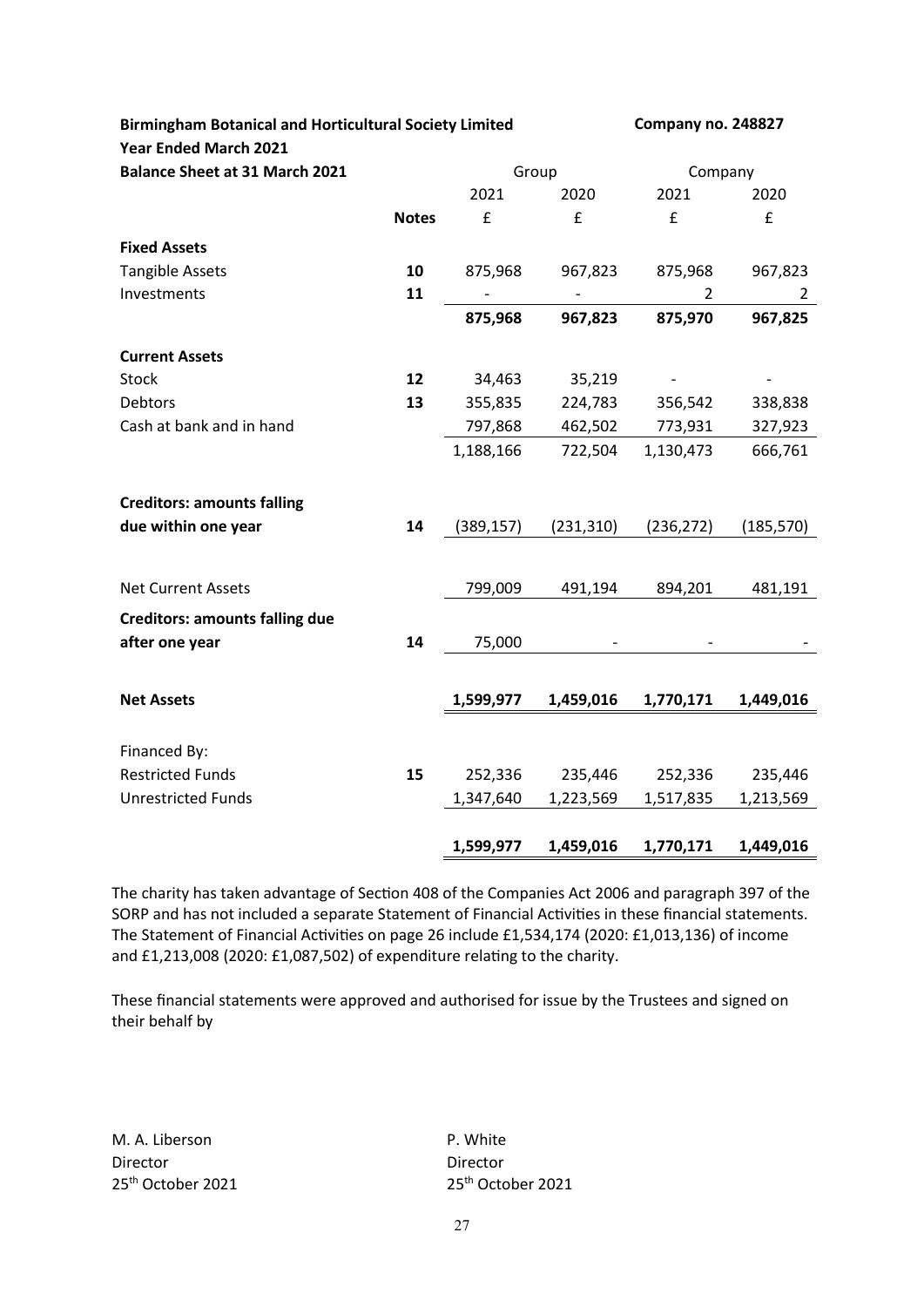### **Notes to the Financial Statements**

**For the year ended 31 March 2021**

### **Consolidated Cash flow Statement**

### **A. Cash Inflow from Operating Activities**

|                                              | Group<br>2021 | Group<br>2020 |
|----------------------------------------------|---------------|---------------|
|                                              | £             | £             |
| Net Incoming Resources for the Year          | 140,962       | 99,372        |
| Depreciation                                 | 162,793       | 143,910       |
| Investment Income                            | (206)         | (1,091)       |
| Decrease/(Increase) in Stock                 | 756           | 2,788         |
| Decrease/(Increase) in Debtors               | (131,052)     | (35, 610)     |
| (Decrease)/Increase in Creditors             | 157,847       | 56,783        |
| <b>Cash Inflow from Operating Activities</b> | 331,100       | 266,152       |

### **1. Charitable Company Information**

Birmingham Botanical and Horticultural Society Limited (incorporated in England and Wales), registered number 248827, a company limited by guarantee, aims to further public education in botany, horticulture and zoology and provide facilities for research and to maintain and operate the Birmingham Botanical Gardens and Glasshouses for the above purpose and for the recreation of the public.

The company registered office is: Birmingham Botanical and Horticultural Society Limited, Westbourne Road, Edgbaston, Birmingham, B15 3TR

The accounts are presented in Sterling, with whole number rounding.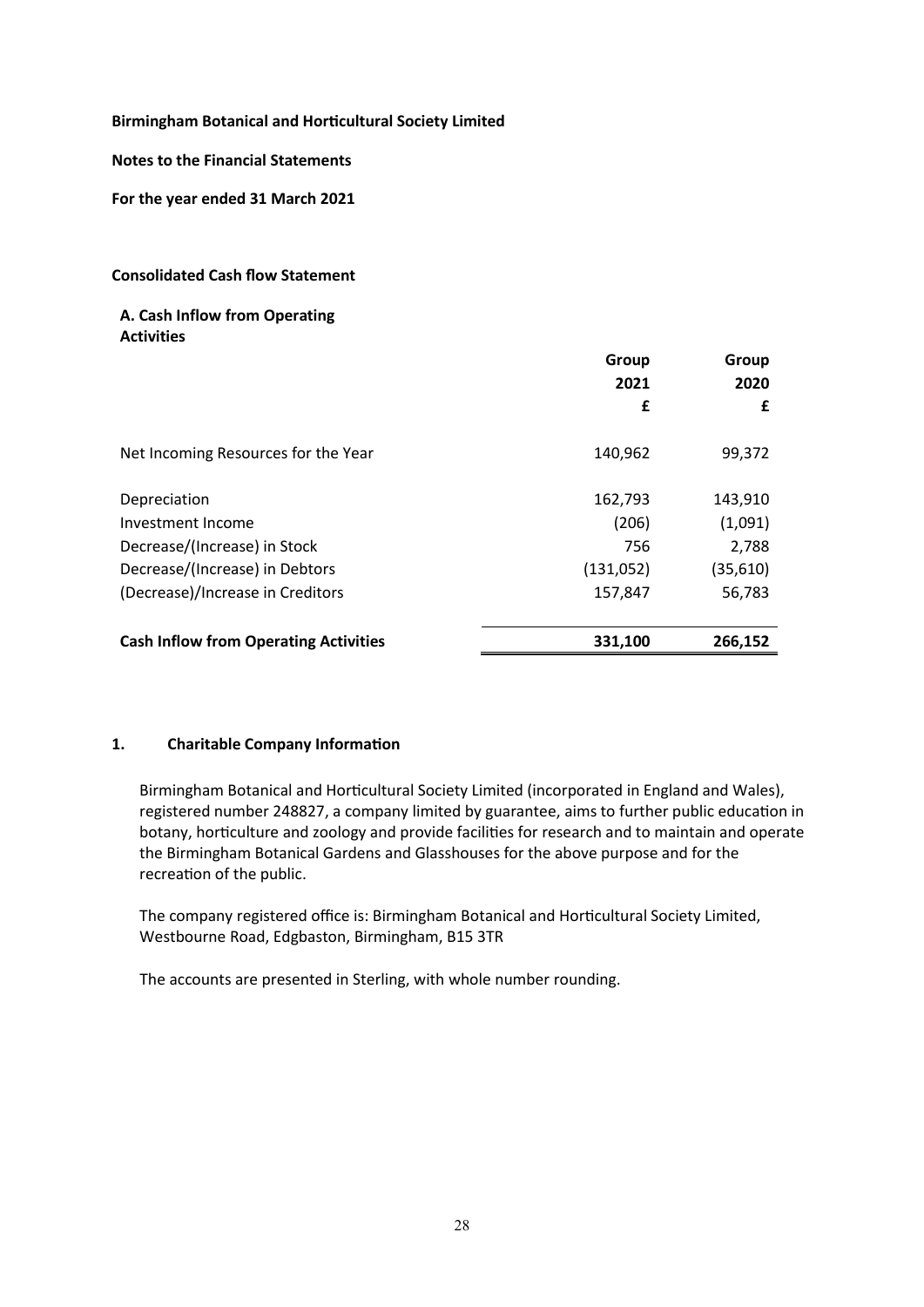# **Birmingham Botanical and Horticultural Society Limited Notes to the Financial Statements**

**For the year ended 31 March 2021**

# **2. Accounting policies**

# **Accounting Convention**

The financial statements are prepared under the historical cost convention and in accordance with the Financial Reporting Standard 102 and the Statement of recommended Practice (Accounting and Reporting by Charities' (SORP 2019).

The preparation of the financial statements in compliance with FRS 102 requires the use of certain critical accounting estimates. It also requires management to exercise judgement in applying the Charitable Company's accounting policies (see note 3).

# **Basis of preparation**

Birmingham Botanical and Horticultural Society Limited meets the definition of a public benefit entity under FRS 102. Assets and liabilities are initially recognised at historical cost or transaction value unless otherwise stated in the relevant accounting policy notes.

# **Group Financial Statements**

These financial statements consolidate the results of the charity and its wholly owned trading subsidiary, Birmingham Botanical Gardens (Enterprises) Limited, on a line by line basis. A separate Statement of Financial Activities for the charity itself is not presented because the charity has taken advantage of the exemptions afforded by the Companies Act 2006. The net incoming resources of the parent entity for the year are £321,155 (2020: £99,381).

### **Going concern**

The Trustees and Directors consider that there are no material uncertainties about the Charity's ability to continue as a going concern nor any significant areas of uncertainty that affect the carrying value of assets held by the Charity. The accounts are prepared on a going concern basis on the foundation that all available information regarding the foreseeable future of fourteen months from the date of approval of these financial statements show the company to be solvent.

The Company has sufficient resources to meet its debts as they fall due and to adjust its expenditure to bring it into line with income. The Trustees have scrutinised budgets and cash flow forecasts under different scenarios to assess the ongoing impact of COVID-19.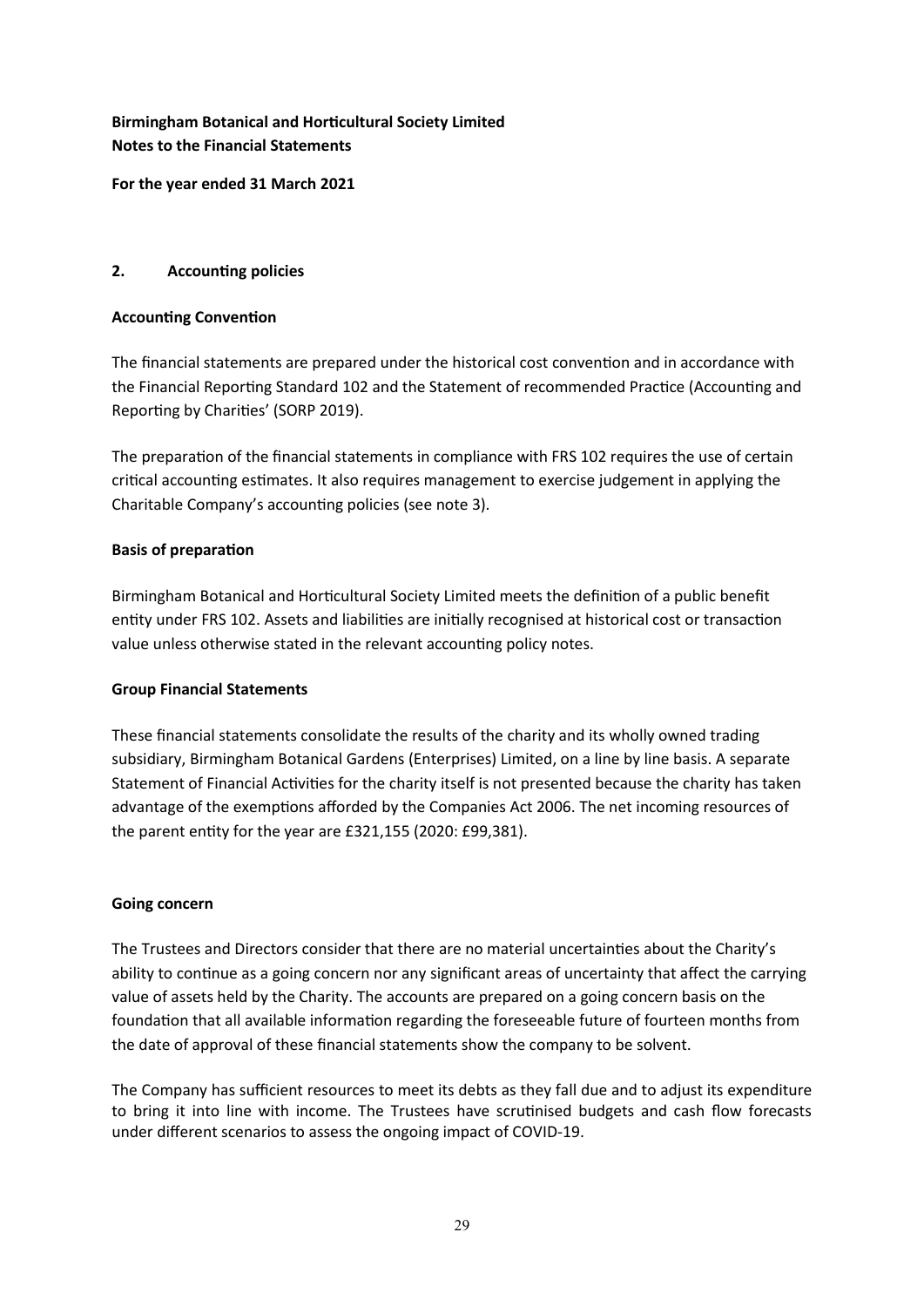#### **Notes to the Financial Statements**

#### **For the year ended 31 March 2021**

#### **Incoming Resources**

All incoming resources are recognised in the Statement of Financial Activities when receivable.

### **Donations**

Donations and legacies are accounted for as income on a cash receivable basis. Where donations are paid under gift aid, tax recoverable is included at the time the income is recognised.

#### **Fixed Assets and Depreciation**

Net tangible fixed assets are capitalised and are stated in the balance sheet at cost less depreciation, which is provided in equal instalments over the estimated useful lives of the assets. Short leasehold improvements are depreciated over 5 to 25 years. 25 years is to the lease expiry. For machinery and fixtures and fittings, the charge is 4 to 10 years as appropriate. All assets are for charitable use.

#### **Investment**

Investment in subsidiary is valued at cost less impairment.

#### **Basis of apportionment of overheads**

Direct expenditure for education and generating voluntary income is allocated fully to these categories. All other expenditure and overheads are allocated as follows:

|                                   | 2021 | 2020 |
|-----------------------------------|------|------|
| Charitable activities - Education | 12%  | 12%  |
| Charitable activities – Gardens   | 88%  | 88%  |

Space related costs for the Banqueting Suites and the Garden Centre are apportioned throughout the year via management charges. Management charges for the Banqueting Suites were waivered for the whole year due to non trading during the pandemic. Management charges for the Garden Centre were waivered during the period of April to June due to the same.

#### **Stock**

Stock is valued at the lower of cost and estimated selling price less costs to complete sale.

#### **Operating Leases**

Rentals applicable to operating leases are charged to the Statement of Financial Activities over the period in which the cost is incurred.

#### **Restricted funds**

These are funds that can only be used for particular purposes within the objectives of the charity. Restrictions arise when specified by the donor or when funds are raised for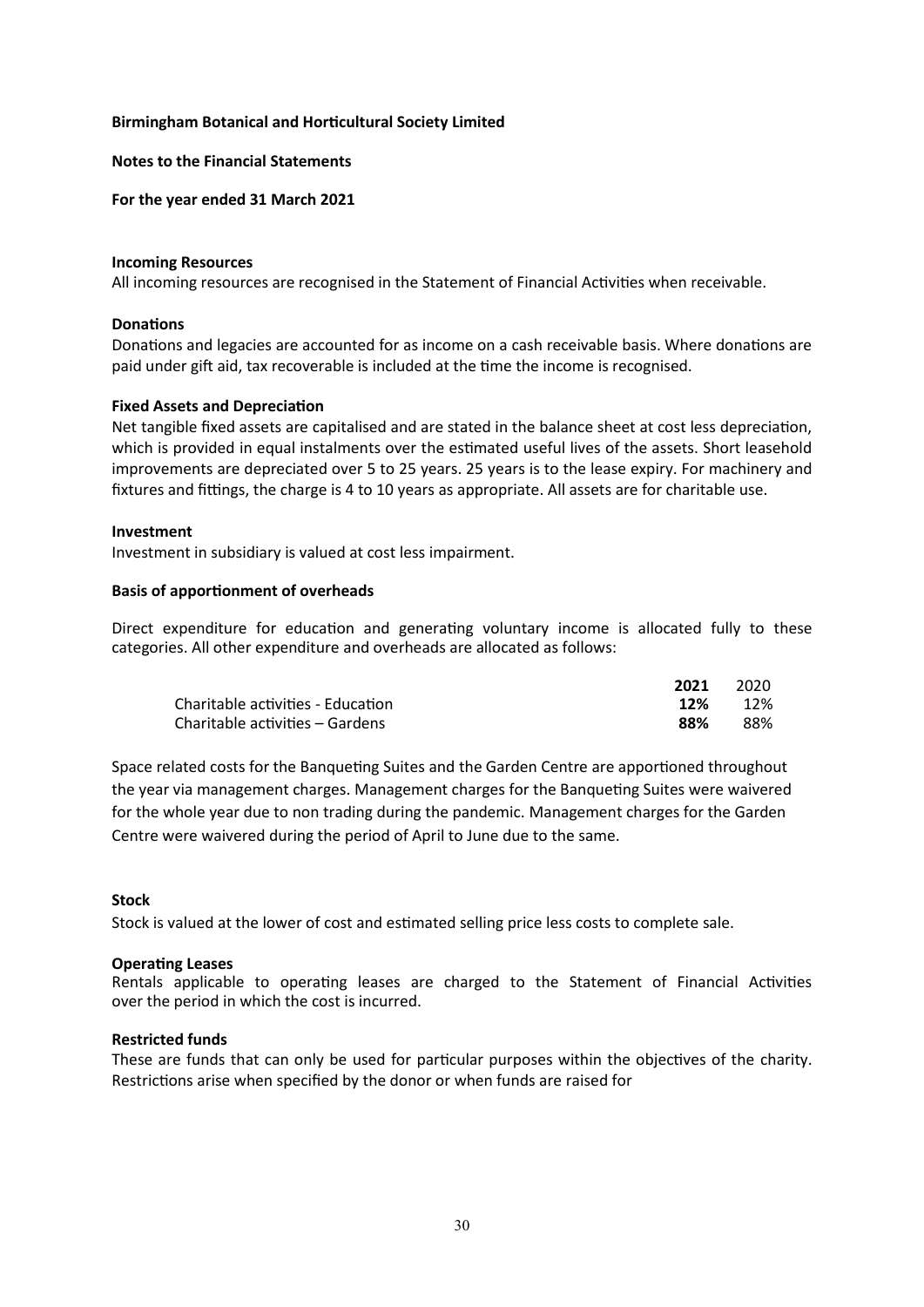### **Notes to the Financial Statements**

### **For the year ended 31 March 2021**

particular restricted purposes. Depreciation is charged against the relevant fund in respect of fixed assets acquired with restricted funds.

#### **Pension Scheme**

The Charity contributes to a defined contribution scheme.

### **Financial instruments**

Financial liabilities and equity instruments are classified according to the substance of the contractual arrangements entered into. An equity instrument is any contract that evidences a residual interest in the assets of the entity after deducting all of its financial liabilities.

### **3. Judgements in applying accounting policies and key sources of estimation uncertainty**

In preparing the financial statements, management is required to make estimates and assumptions which affect reported income, expenses, assets, liabilities and disclosure of contingent assets and liabilities. Use of available information and application of judgement are inherent in the formation of estimates, together with expectations of future events that are believed to be reasonable under the circumstances. Actual results in the future could differ from such estimates.

Tangible fixed assets are depreciated over their useful lives taking into account residual values, where appropriate. The actual lives of the assets and residual values are estimates and are assessed by the Trustees taking into account asset life cycles and maintenance programmes. Residual value assessments take into account future market conditions, the remaining life of the asset and any projected disposal values.

### **4. Distribution from Trading Subsidiary**

Birmingham Botanical Gardens (Enterprises) Limited operates the Garden Centre selling plants and giftware and since 1 July 2013 operates the conferencing and catering facilities. Profits, previously transferred under Gift Aid, are now transferred as a distribution to Birmingham Botanical and Horticultural Society Limited.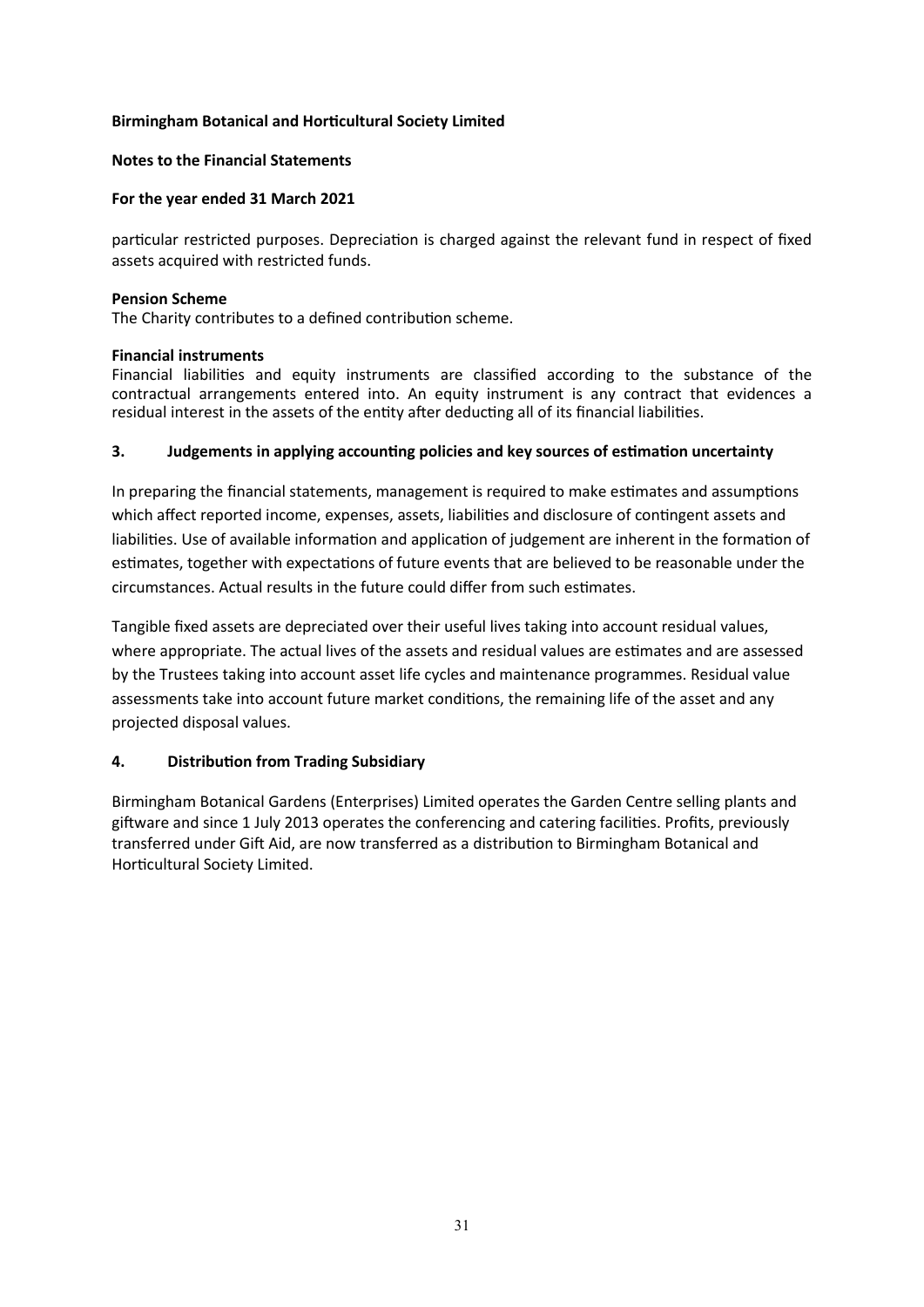### **Notes to the Financial Statements**

### **For the year ended 31 March 2021**

A summary of the Subsidiary's trading results for the year is as follows

|                               | 2021       | 2020       |
|-------------------------------|------------|------------|
|                               | £          | £          |
| Turnover                      | 39,330     | 590,988    |
| Cost of Sales                 | (66, 483)  | (109, 695) |
|                               |            |            |
| Gross (Loss)/Profit           | (27, 154)  | 481,293    |
| <b>Direct Costs</b>           | (89, 745)  | (7, 107)   |
| <b>Administrative Charges</b> | (63, 345)  | (300, 643) |
| <b>Bank Interest Received</b> | 49         | 195        |
|                               |            |            |
| Profit/(Loss)                 | (180, 194) | 173,738    |
|                               |            |            |
| Distribution                  |            | 173,738    |
|                               |            |            |
| Profit/(Loss) Sustained       | (180, 194) |            |

# **5. Analysis of Expenditure**

|                               | <b>Staff Costs</b> |                          | <b>Support Costs</b> |         |         | <b>Depreciation</b> | <b>Total</b> |           |
|-------------------------------|--------------------|--------------------------|----------------------|---------|---------|---------------------|--------------|-----------|
|                               | 2021               | 2020                     | 2021                 | 2020    | 2021    | 2020                | 2021         | 2020      |
|                               | £                  |                          | £                    |         | £       |                     | £            | £         |
| <b>Raising Funds</b>          |                    |                          |                      |         |         |                     |              |           |
| <b>Fund Raising</b>           | 39,666             | 33,482                   | 1,553                | 3,556   |         |                     | 41,219       | 37,038    |
| <b>Banqueting Suites</b>      | 562                | 57,672                   | 23,931               | 35,469  | 0       | 43,173              | 24,493       | 136,314   |
| Garden Centre                 | 87,067             | 104,961                  | 93,631               | 151,288 | 12,295  | 14,391              | 192,992      | 270,640   |
| <b>Charitable Activities:</b> |                    |                          |                      |         |         |                     |              |           |
| Gardens                       | 372,148            | 288,503                  | 450,314              | 459,007 | 132,438 | 75,985              | 954,900      | 823,495   |
| Education                     | 92,817             | 103,040                  | 44,293               | 59,639  | 18,060  | 10,362              | 155,169      | 173,041   |
| Professional and related fees |                    | $\overline{\phantom{a}}$ | 63,818               | 64,409  |         |                     | 63,818       | 64,409    |
|                               | 592,259            | 587,658                  | 677,538              | 773,368 | 162,793 | 143,911             | 1,432,591    | 1,504,937 |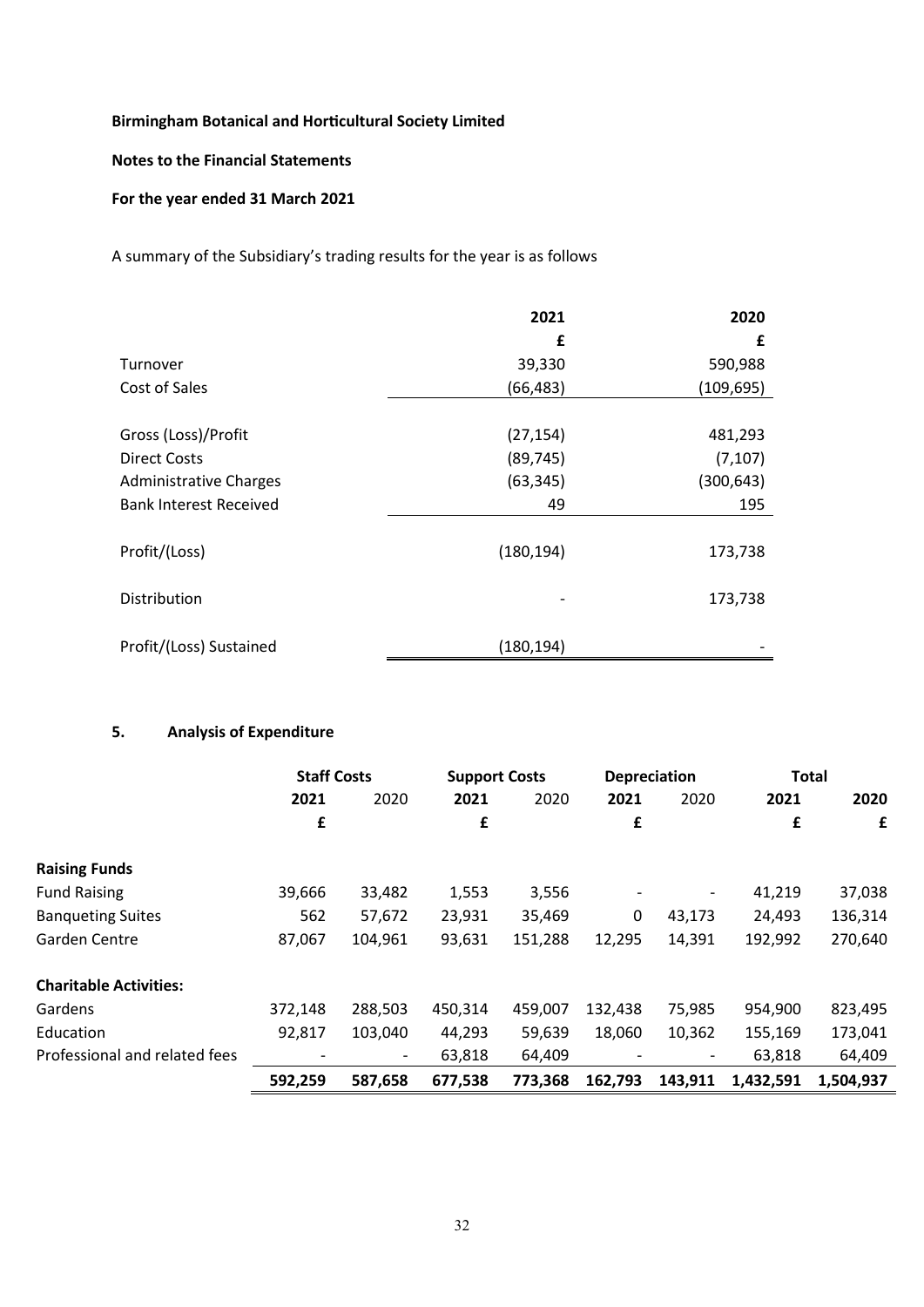**Notes to the Financial Statements**

### **For the year ended 31 March 2021**

#### **6. Staff costs**

|                              | 2021    | 2020    |
|------------------------------|---------|---------|
|                              |         |         |
| <b>Wages and Salaries</b>    | 535,970 | 532,299 |
| <b>Social Security Costs</b> | 39,382  | 38,663  |
| Pensions                     | 16,907  | 16,696  |
|                              | 592,259 | 587,658 |

The number of employees was:

|                                       | <b>Number</b> | Number |
|---------------------------------------|---------------|--------|
| Gardens                               |               | 8      |
| Maintenance                           | 6             | 6      |
| Educational                           | 5             | 6      |
| <b>Administration &amp; Reception</b> | 8             | 13     |
| Shop                                  | 6             | 6      |
|                                       | 32            | 39     |

The average number of full-time equivalent employees was: 25 (2020 – 27.5)

During the year pension costs all related to defined contribution plans and all paid from unrestricted funds. At the yearend £2,690 (2020: £2,685) was still outstanding.

No Trustee received remuneration.

No Trustees were reimbursed expenses during the year.

No employee received remuneration in excess of £60,000 (2020 nil).

During the year, key management personnel (full-time equivalent employees 8.5 (2020: 8)) received emoluments of £273,309 (2020: £272,288).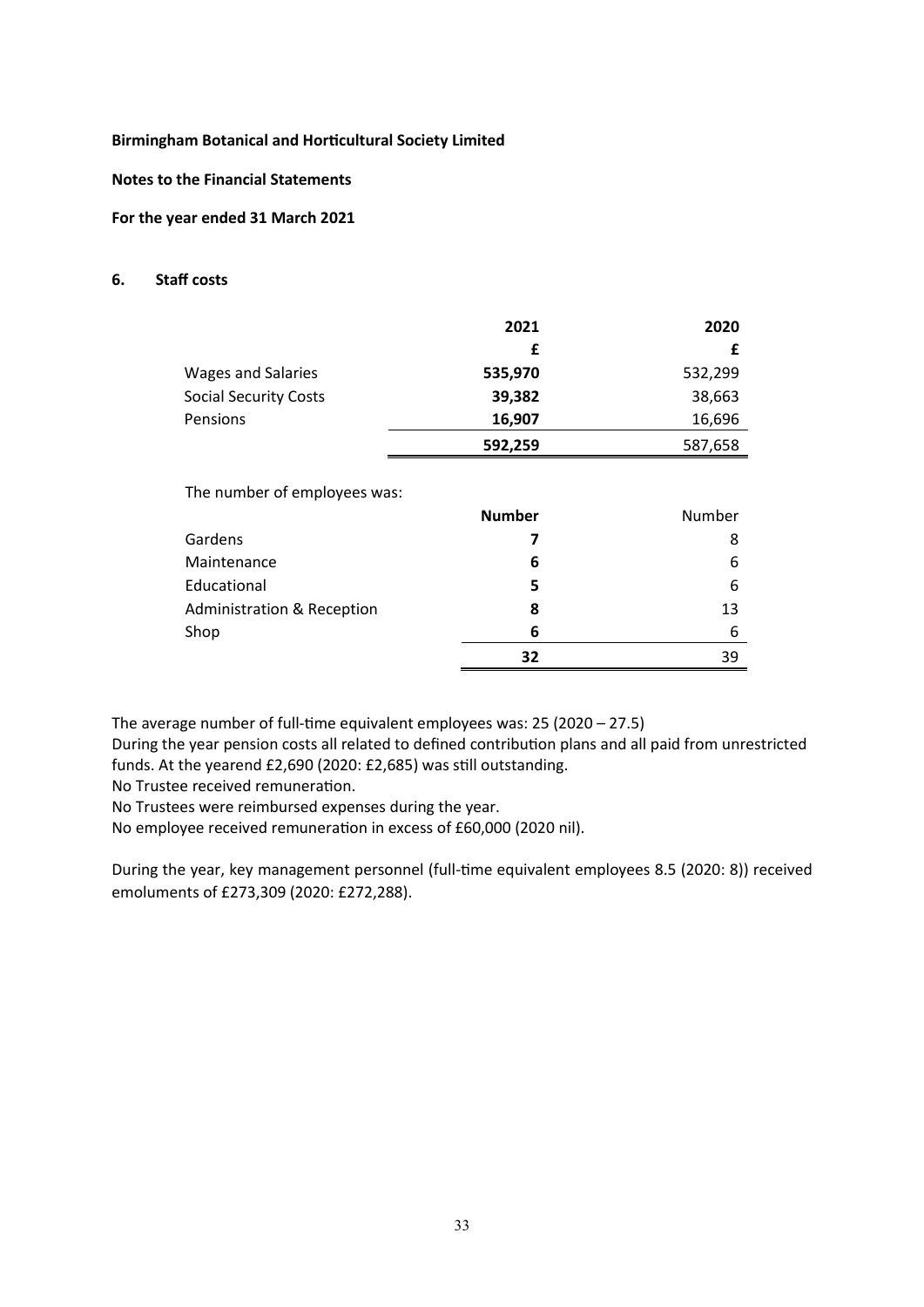**Notes to the Financial Statements**

# **For the year ended 31 March 2021**

# **7. Support costs**

|                               | 2021    | 2020      |
|-------------------------------|---------|-----------|
|                               | f       | f         |
| Personnel costs               | 16,733  | 24,224    |
| <b>Administration costs</b>   | 23,788  | 26,664    |
| Garden running costs          | 26,858  | 62,714    |
| Purchases                     | 66,532  | 109,890   |
| Events and fund raising costs | 3,404   | 21,646    |
| Rent and rates                | 600     | $-98,954$ |
| Insurance                     | 55,888  | 55,022    |
| Light & heat                  | 110,074 | 152,903   |
| Bank & credit charges         | 12,114  | 14,969    |
| <b>Education costs</b>        | 12,556  | 12,334    |
| Repairs and maintenance       | 77,472  | 153,299   |
| Publicity and marketing       | 46,349  | 88,673    |
| Audit & professional fees     | 63,818  | 64,409    |
| Urban Project                 | 15,597  | 2,500     |
| <b>Sundries</b>               | 34,885  | 20,468    |
| <b>Bad Debt</b>               |         | 40,417    |
| <b>Bandstand Refurb</b>       | 101,756 |           |
| <b>Project Management</b>     | 9,115   |           |
| Alpine Project                |         | 22,190    |
|                               | 677,538 | 773,368   |

# **8. Net Incoming Resources**

| Net Incoming Resources is stated after Charging: | 2021    | 2020    |
|--------------------------------------------------|---------|---------|
|                                                  | £       | £       |
| <b>Operating Lease Rentals</b>                   |         |         |
| -Plant and Machinery                             | 1,273   | 1,273   |
| <b>Auditors Remuneration</b>                     |         |         |
| -for audit services                              | 10,528  | 9,750   |
| -for non audit services                          | 2,088   | 900     |
| Depreciation of Tangible Fixed Assets            | 162,793 | 131,149 |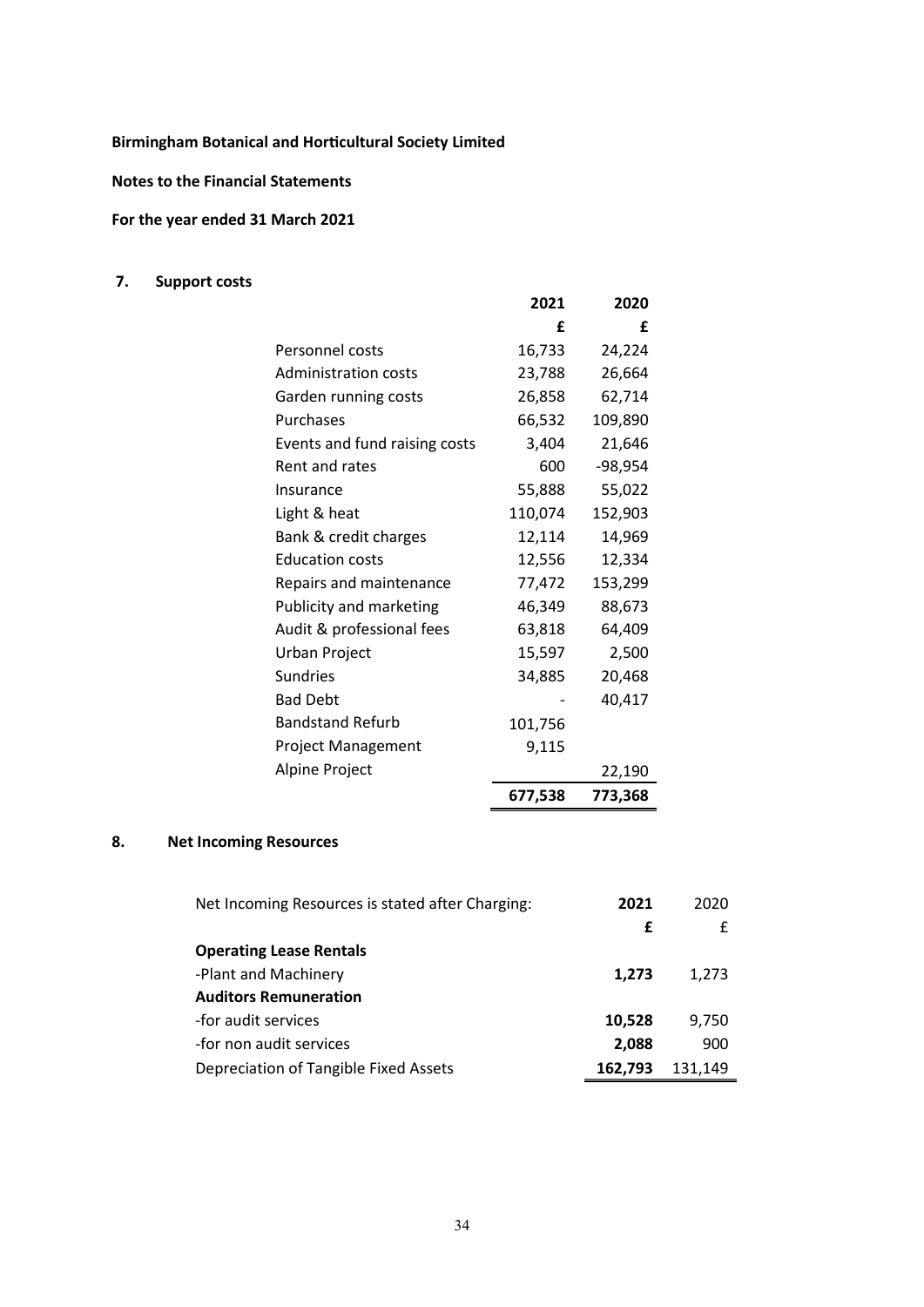#### **9. Interest Receivable**

|                                 | 2021 | 2020  |
|---------------------------------|------|-------|
|                                 |      |       |
| <b>Bank Interest Receivable</b> | 206  | 1.091 |

### **10. Fixed Assets**

### **Group and company**

#### **(a) Tangible Assets**

| <b>COST</b>             |           |           |         |           |
|-------------------------|-----------|-----------|---------|-----------|
| At 1 April 2020         | 3,896,027 | 1,220,175 | 926,563 | 6,042,765 |
| Additions               |           | 19,611    | 51,327  | 70,938    |
| <b>Disposals</b>        |           |           |         |           |
| <b>At 31 March 2021</b> | 3,896,027 | 1,239,786 | 977,890 | 6,113,703 |
|                         |           |           |         |           |
| <b>Depreciation</b>     |           |           |         |           |
| At 1 April 2020         | 3,492,186 | 861,008   | 721,747 | 5,074,942 |
| Charge for the year     | 19,087    | 60,559    | 83,147  | 162,793   |
| <b>At 31 March 2021</b> | 3,511,273 | 921,567   | 804,894 | 5,237,735 |
|                         |           |           |         |           |
| <b>Net Book Value</b>   |           |           |         |           |
| <b>At 31 March 2021</b> | 384,754   | 318,219   | 172,996 | 875,969   |
| At 31 March 2020        | 403,841   | 359,166   | 204.816 | 967,823   |

### **11. Investments**

The Company owns 100% of the £2 ordinary share capital of Birmingham Botanical Gardens (Enterprises) Limited, incorporated in England and Wales (company number 01846714). The company registered office is: Birmingham Botanical and Horticultural Society Limited, Westbourne Road, Edgbaston, Birmingham, B15 3TR

The net liabilities of the subsidiary are £170,192 (2020: £10,002). The subsidiary's income for the year was £39,379 (2020: £591,183) and expenditure was £219,573 (2020: £417,445). The Subsidiary was reliant on support from the Gardens during 2020/21.

### **12. Stock**

|       |        | Group  |                          | Company |
|-------|--------|--------|--------------------------|---------|
|       | 2021   | 2020   | 2021                     | 2020    |
|       |        |        |                          |         |
| Stock | 34,463 | 35,219 | $\overline{\phantom{a}}$ | -       |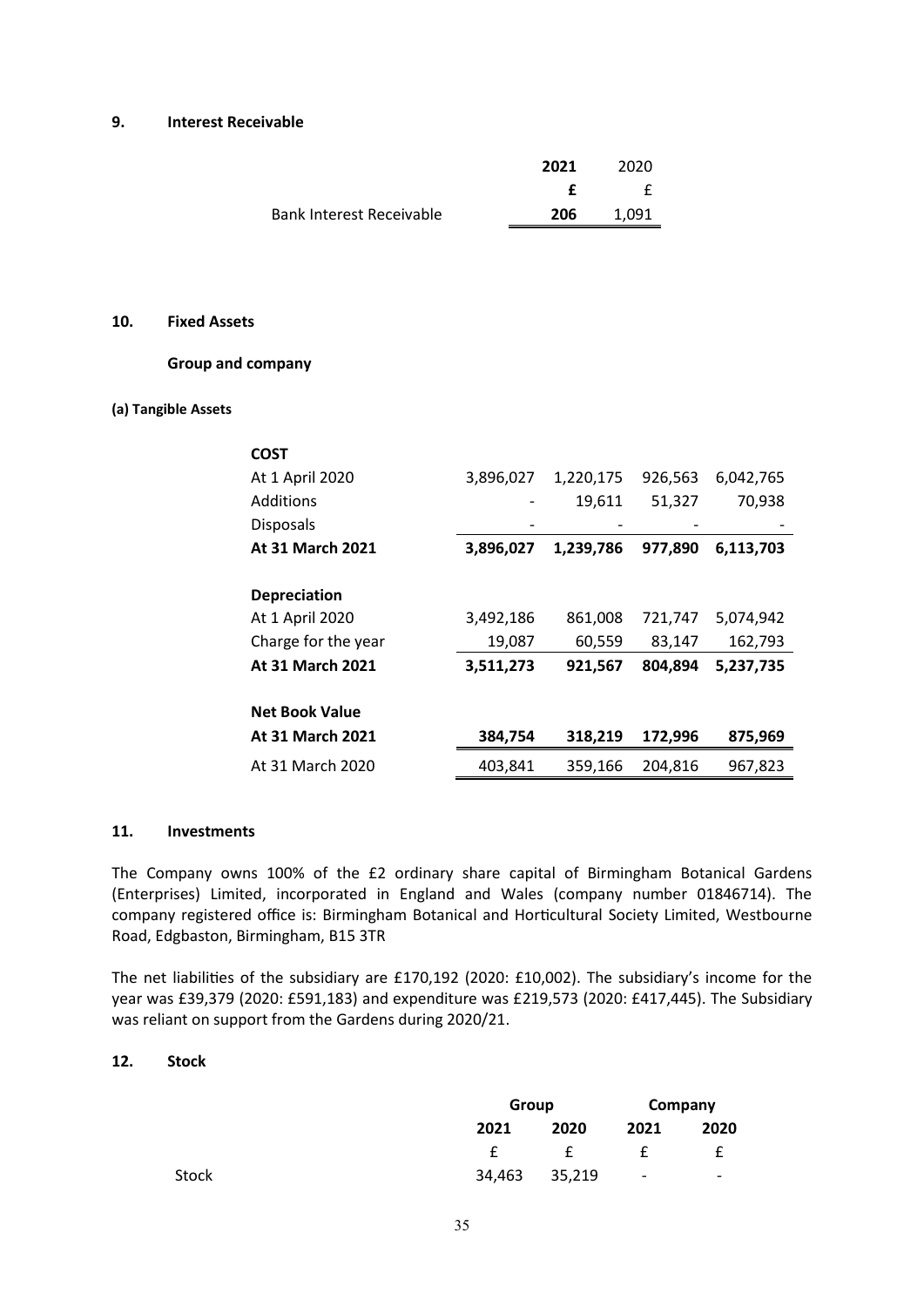### **Notes to the Financial Statements**

# **For the year ended 31 March 2021**

### **13. Debtors**

|                                   | Group   |         | Company |         |
|-----------------------------------|---------|---------|---------|---------|
|                                   | 2021    | 2020    | 2021    | 2020    |
|                                   | £       | £       | £       |         |
| Trade debtors and commissions due | 7,822   | 7,439   | 5,586   | 14,628  |
| Intercompany balance              |         |         | 3,965   | 163,265 |
| Prepayments                       | 57,072  | 62,371  | 56,049  | 61,422  |
| Accrued Income                    | 290,941 | 154,973 | 290,941 | 99,524  |
|                                   | 355,835 | 224,783 | 356,542 | 338,839 |

### **14. Creditors**

| a. Falling due within one year         | Group   |         | Company |         |  |
|----------------------------------------|---------|---------|---------|---------|--|
|                                        | 2021    | 2020    | 2021    | 2020    |  |
|                                        | £       | £       | £       |         |  |
| <b>Trade Creditors</b>                 | 148,210 | 121,374 | 114,841 | 85,923  |  |
| Deferred Income                        | 173,639 | 49,563  | 73,514  | 49,563  |  |
| <b>Other Taxes and Social Security</b> | 31,381  | 20,071  | 13,425  | 12,332  |  |
| <b>Accruals</b>                        | 35,926  | 40,302  | 34,491  | 37,752  |  |
| Intercompany                           |         |         |         |         |  |
|                                        | 389,157 | 231,310 | 236,272 | 185,570 |  |

| b. Falling due after one year | Group  |                          | Company                  |                          |
|-------------------------------|--------|--------------------------|--------------------------|--------------------------|
|                               | 2021   | 2020                     | 2021                     | 2020                     |
|                               |        |                          |                          |                          |
| <b>Caterers</b>               | 75,000 | $\overline{\phantom{0}}$ | $\overline{\phantom{0}}$ | $\overline{\phantom{0}}$ |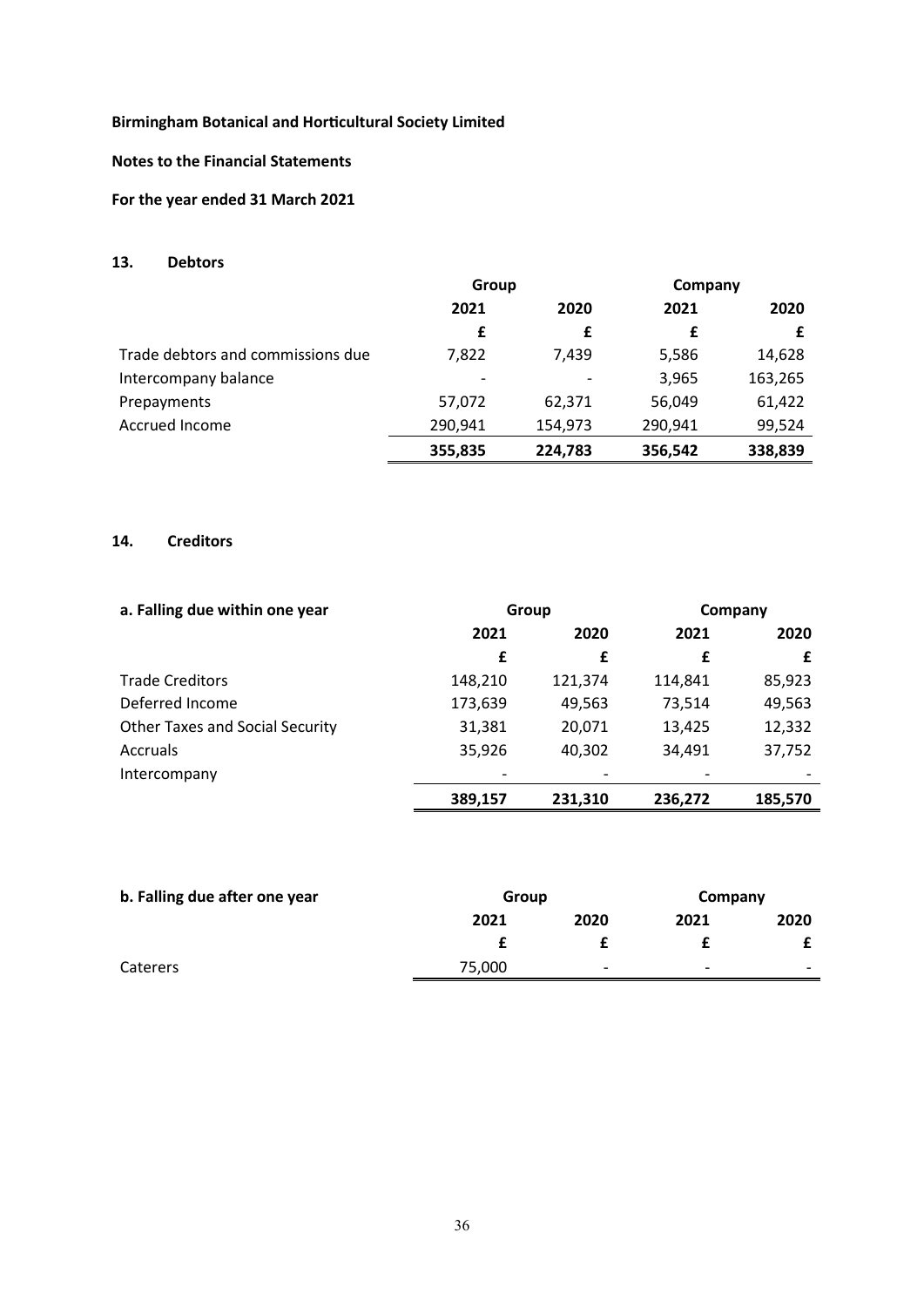**Notes to the Financial Statements**

# **For the year ended 31 March 2021**

# **15. Reconciliation of Movements in Restricted Reserves**

|                                    | <b>Brought</b><br><b>Forward</b> | Incoming<br><b>Resources</b> | <b>Resources</b><br><b>Expended</b> | <b>Carried</b><br>Forward |
|------------------------------------|----------------------------------|------------------------------|-------------------------------------|---------------------------|
|                                    | £                                | £                            | £                                   | £                         |
| <b>Fixed Assets</b>                | 160,013                          |                              | (6, 154)                            | 153,859                   |
| Sponsorship                        | 5,450                            | 2,430                        | (2,430)                             | 5,450                     |
| <b>Memorial Project</b>            | 695                              |                              |                                     | 695                       |
| Friends                            | 1,906                            |                              |                                     | 1,906                     |
| Adventure Playground               | 12,009                           |                              |                                     | 12,009                    |
| Education                          | 16,111                           | 200                          | (4, 157)                            | 12,153                    |
| Alpine Project                     | 1,000                            | 1,500                        |                                     | 2,500                     |
| <b>Newsletters</b>                 | 375                              |                              |                                     | 375                       |
| Apprentice                         | 1,750                            |                              |                                     | 1,750                     |
| Plants                             | 65                               |                              |                                     | 65                        |
| <b>Tropical House Refurb</b>       | 4,000                            |                              |                                     | 4,000                     |
| <b>Training</b>                    |                                  | 5,760                        | (5,760)                             | 0                         |
| Urban Project                      | 8,597                            | 7,000                        | (15, 597)                           | 0                         |
| Bandstand                          | 14,141                           | 87,615                       | (101, 756)                          | 0                         |
| Eco-Lighting                       | 9,335                            |                              | (1,077)                             | 8,258                     |
| Heritage Emergency Fund Grant      |                                  | 57,500                       | (57, 500)                           | 0                         |
| <b>Culture Recovery Fund Grant</b> |                                  | 188,100                      | (138,782)                           | 49,318                    |
|                                    | 235,446                          | 350,105                      | (333,214)                           | 252,336                   |

### **16. Analysis of Total Reserves**

|                              | <b>Unrestricted</b> | <b>Restricted</b>        |              |
|------------------------------|---------------------|--------------------------|--------------|
|                              | <b>Funds</b>        | <b>Funds</b>             | <b>Total</b> |
|                              | £                   | £                        | £            |
| Represented by:              |                     |                          |              |
| <b>Tangible Fixed Assets</b> | 722,109             | 153,859                  | 875,968      |
| <b>Current Assets</b>        | 1,089,688           | 98,478                   | 1,188,166    |
| <b>Current Liabilities</b>   | (389, 157)          | $\overline{\phantom{0}}$ | (389, 157)   |
| Creditors due over 1         |                     |                          |              |
| year                         | (75,000)            |                          | (75,000)     |
|                              | 1,347,640           | 252,336                  | 1,599,977    |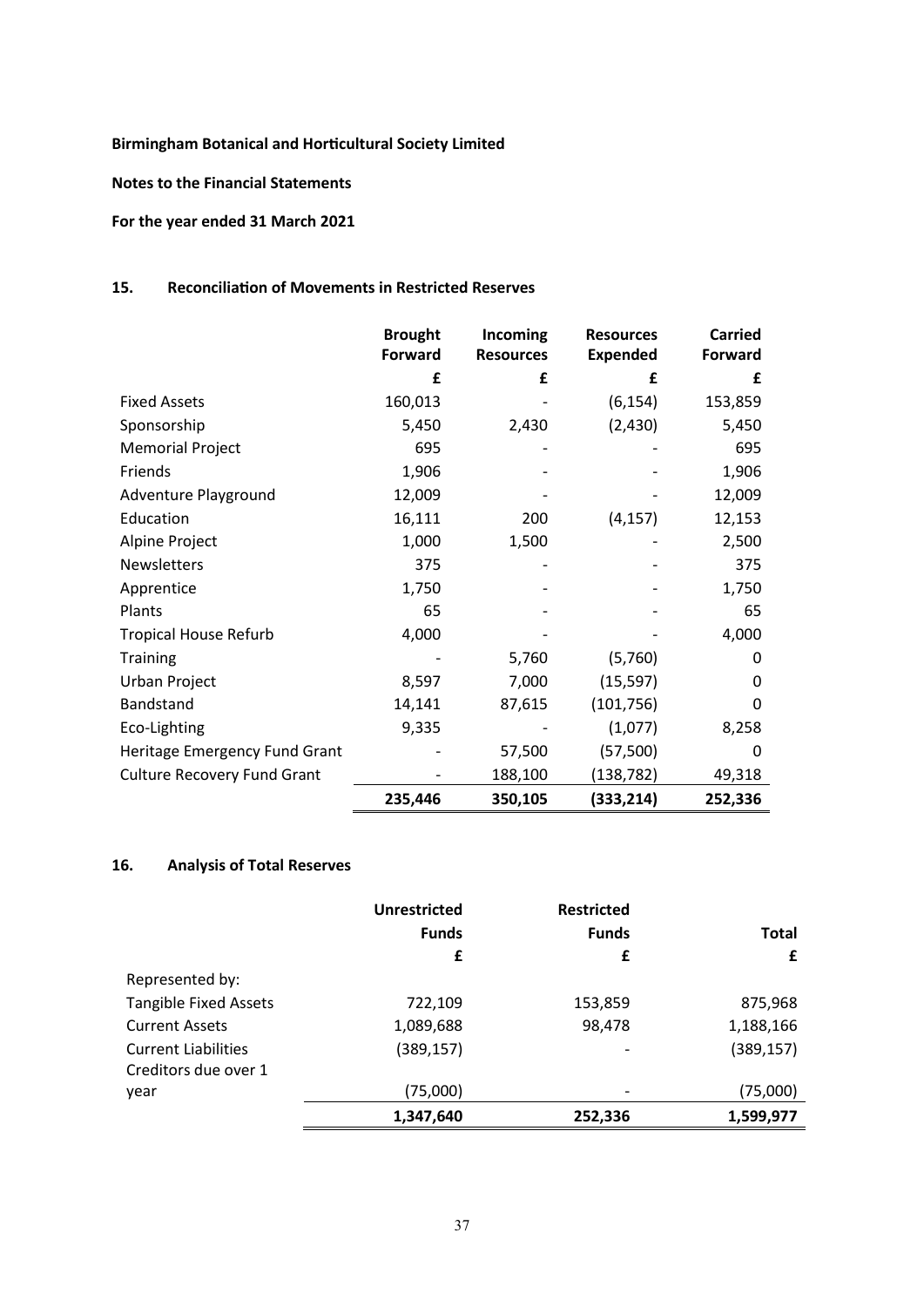### **Notes to the Financial Statements**

**For the year ended 31 March 2021**

### **17. Share of the Company**

The company is limited by guarantee, not having a share capital divided into shares.

### **18. Taxation Status**

As a registered Charity, the Company is not liable to corporation tax on its normal activities and is entitled to recover the tax paid by members whose subscriptions are gift aided.

### **19. Capital Commitments**

|                                                                                        | 2021 | 2020 |
|----------------------------------------------------------------------------------------|------|------|
|                                                                                        | £.   |      |
| Capital Expenditure contracted for but not<br>provided for in the financial statements |      |      |

Capital Expenditure authorised but not contracted for **-** -

### **20. Lease Commitments**

Total lease commitments at the year-end are as follows:

|                    | <b>Expires</b><br>Within |                          | <b>Expires more than</b> |        |
|--------------------|--------------------------|--------------------------|--------------------------|--------|
|                    | 1 Year                   | 2-5 Years                | than 5 Years             | Total  |
| Land and Buildings | 600                      | 2.400                    | 15,300                   | 18,300 |
| Other              | 354                      | $\overline{\phantom{a}}$ | -                        | 354    |

# **21. Related Party Transactions**

No Trustee declared any interest in companies which entered into transactions with the Charity.

A Trustee's spouse is employed by the Gardens who is paid at commercial rates. The Trustee does not take part in salary discussions.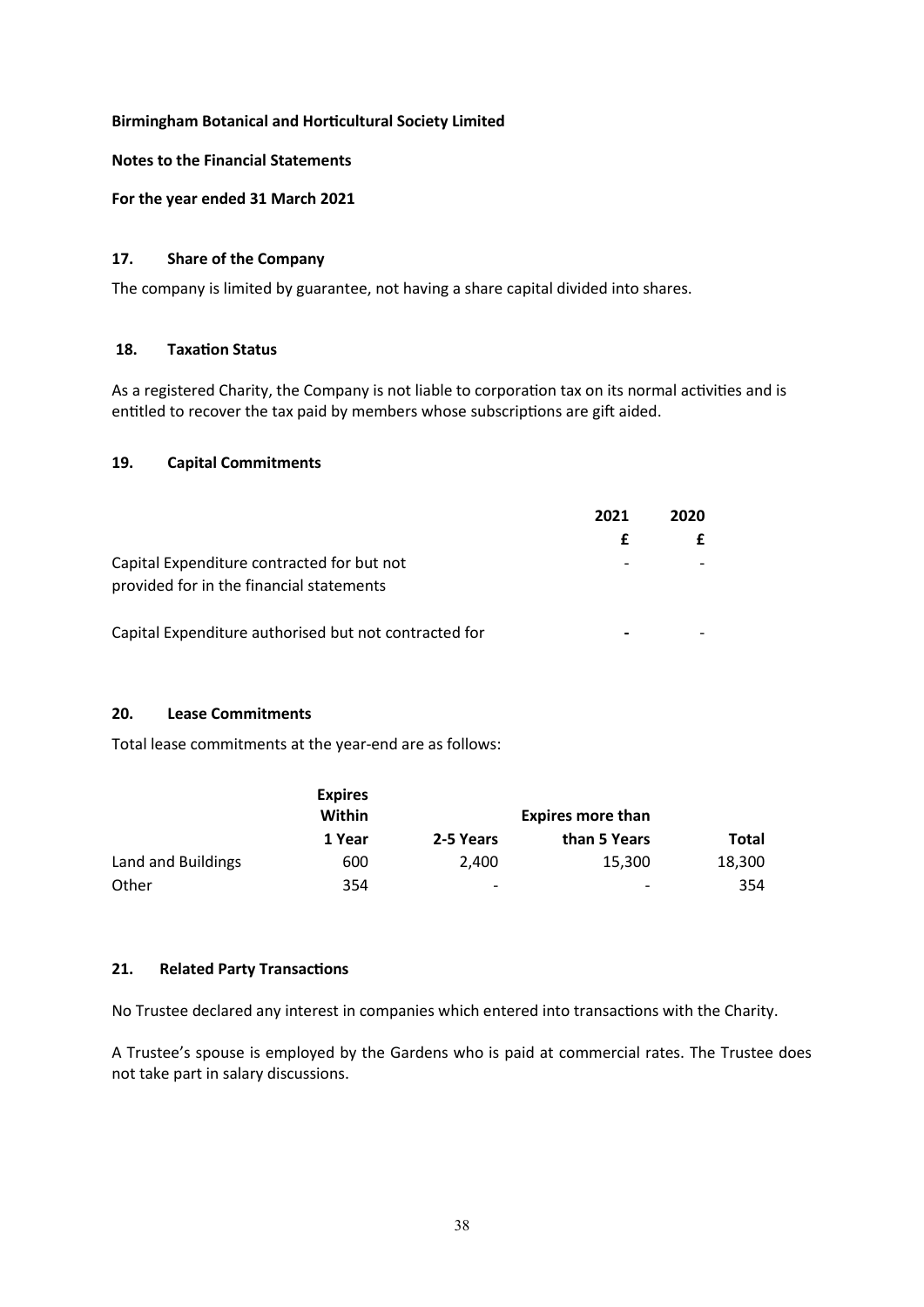### **Notes to the Financial Statements**

**For the year ended 31 March 2021**

### **22. Financial Instruments**

|                                                                         | Group   |         | Company |         |
|-------------------------------------------------------------------------|---------|---------|---------|---------|
|                                                                         | 2021    | 2020    | 2021    | 2020    |
| <b>Financial assets</b>                                                 | £       | £       | £       | £       |
| Financial assets that are debt instruments classified at amortised cost | 298.763 | 162,412 | 300,493 | 277,417 |
| Assets that are Financial Assets Measured at fair Value                 | 797.868 | 462,502 | 773,931 | 327,923 |
| <b>Financial liabilities</b>                                            |         |         |         |         |
| Financial liabilities measured at amortised cost                        | 290.518 | 231,310 | 162,758 | 185,570 |
|                                                                         |         |         |         |         |

Financial assets measured at amortised cost comprise trade debtors and amounts owed to group undertakings.

Financial liabilities measured at amortised cost comprise trade creditors and monies owed to HMRC.

# **23. Statement of Financial Activities – Parent Company**

|                                      | Unrestricted<br><b>Fund</b><br>£ | <b>Restricted</b><br><b>Fund</b><br>£ | <b>Total Funds</b><br>2021 | <b>Total Funds</b><br>2020 |
|--------------------------------------|----------------------------------|---------------------------------------|----------------------------|----------------------------|
| <b>Total Incoming Resources</b>      | 1,184,068                        | 350,105                               | 1,534,174                  | 1,013,136                  |
| <b>Total Resources Expended</b>      | (879, 803)                       | (333, 214)                            | (1,213,018)                | (1,087,502)                |
| <b>Distribution from Enterprises</b> |                                  |                                       |                            | 173,738                    |
| <b>Net Incoming Resources</b>        | 304,265                          | 16,891                                | 321,156                    | 99,372                     |
| <b>Fund Balances brought forward</b> | 1,213,570                        | 235,446                               | 1,449,016                  | 1,349,644                  |
| <b>Fund Balances carried forward</b> | 1,517,835                        | 252,337                               | 1,770,172                  | 1,449,016                  |